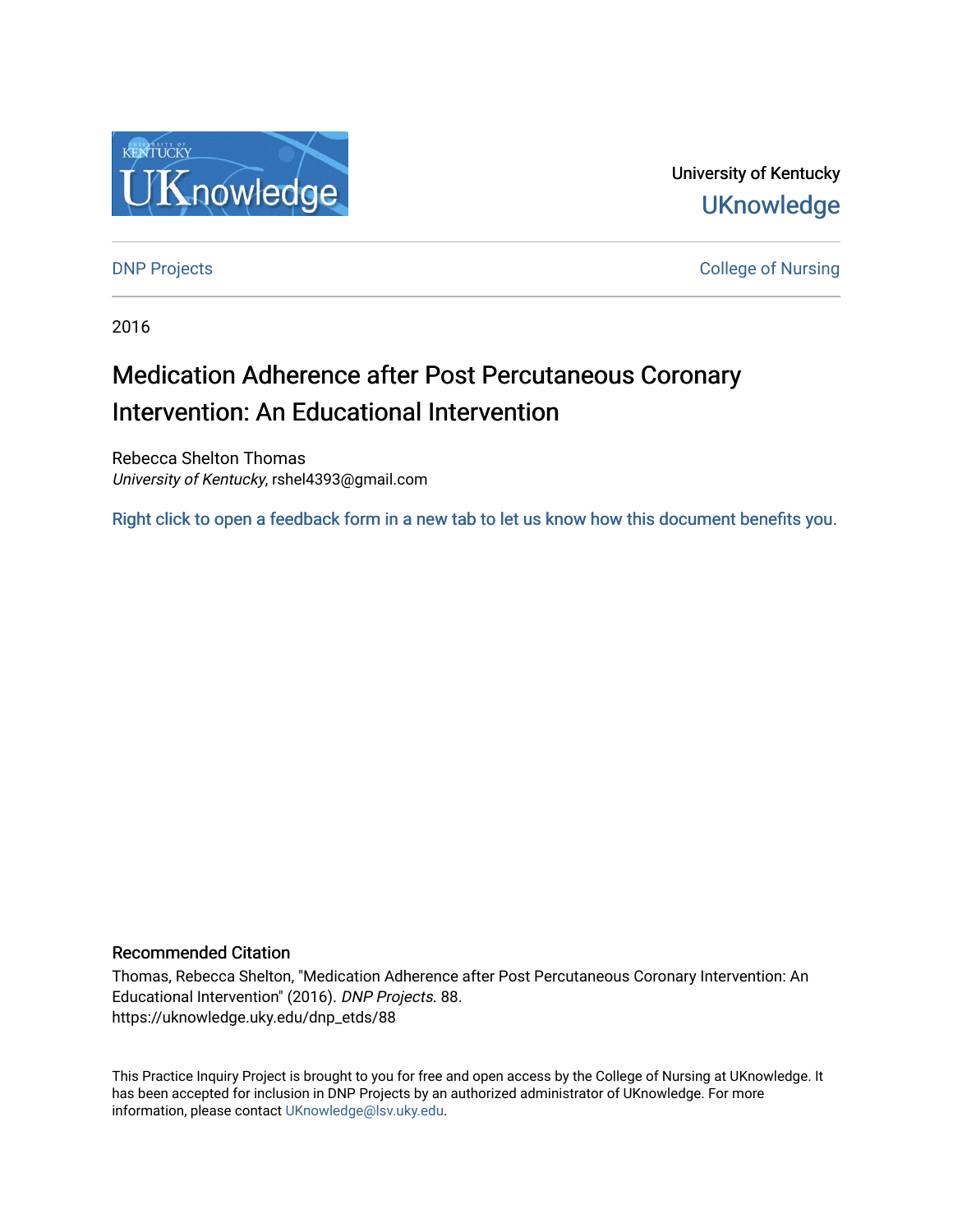# Final DNP Practice Inquiry Project

Medication Adherence after Post Percutaneous Coronary Intervention: An Educational

Intervention

Rebecca Shelton Thomas, BSN, RN

University of Kentucky College of Nursing Spring 2016

Debra Gay Anderson, PhD, RN, PHCNS-BC - Committee Chair/Academic Advisor Ashley Baesler, RN, BSW, MPA/MHA - Committee Member/Clinical Mentor Karen Stefaniak, PhD, RN, NE-BC - Committee Member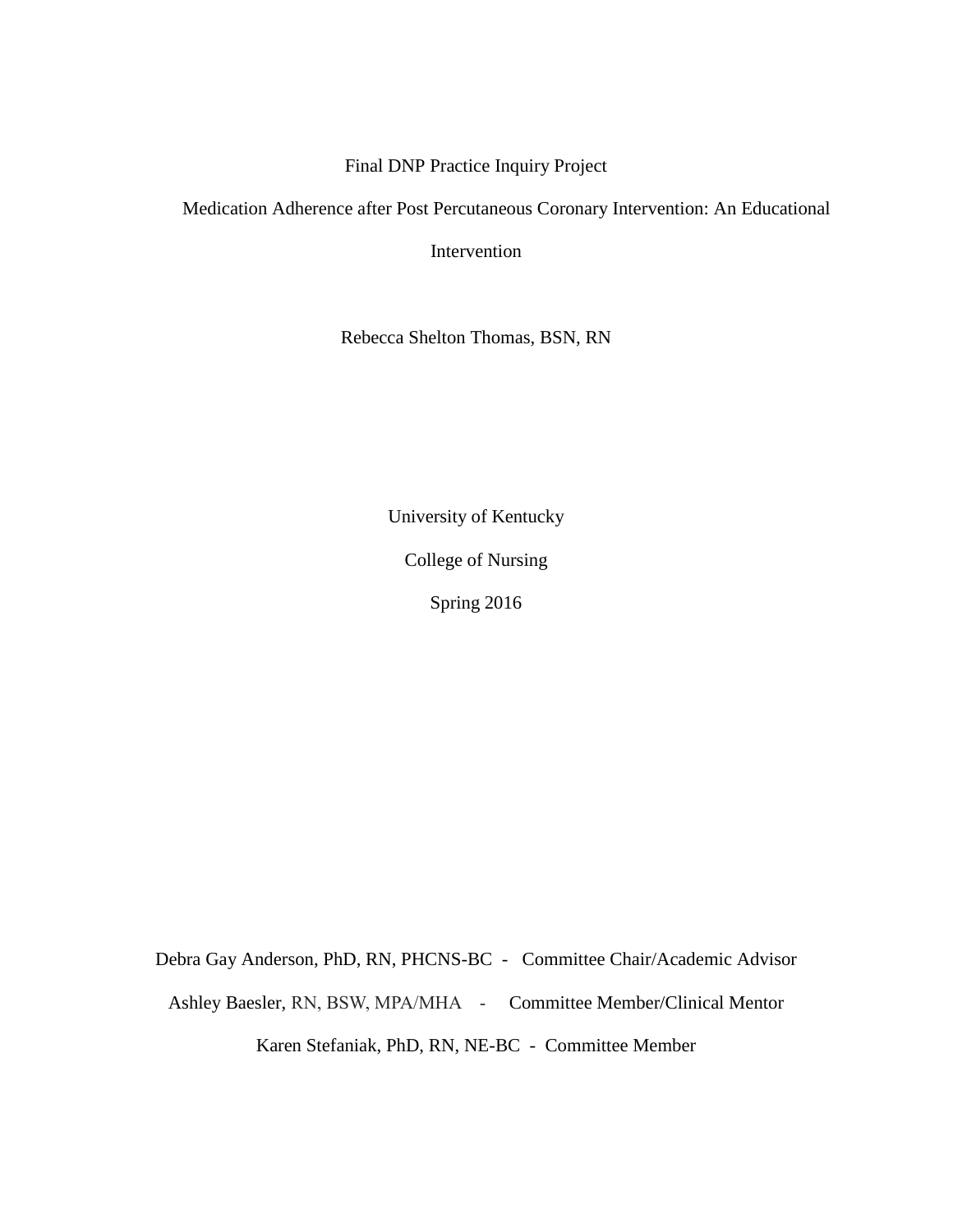#### **Acknowledgements**

I would like to acknowledge the following individuals for their assistance and support with various components of this project and my progression throughout this program:

**Dr. Debra Gay Anderson (academic advisor & committee chair)**: for serving as my advisor over the past 5 years, for supporting me and guiding me through my educational journey and for the time spend reading and reviewing my work.

**Ashley Baesler (clinical mentor)**: for taking the time to help me with my project and assisting me in the clinical area; for mentoring me and your continued support.

**Dr. Karen Stefaniak (committee member)**: for her dedication to her students and her passion for teaching. Thank you for the time spent reading and reviewing papers, projects and various assignments over the last 5 years.

**Amanda Wiggins:** for assisting me with the analysis and interpretation of data for this project. **Dr. Nora Warshawsky**: for your assistance and support over the last 5 years. Thank you for always being available and sharing your experiences and wisdom.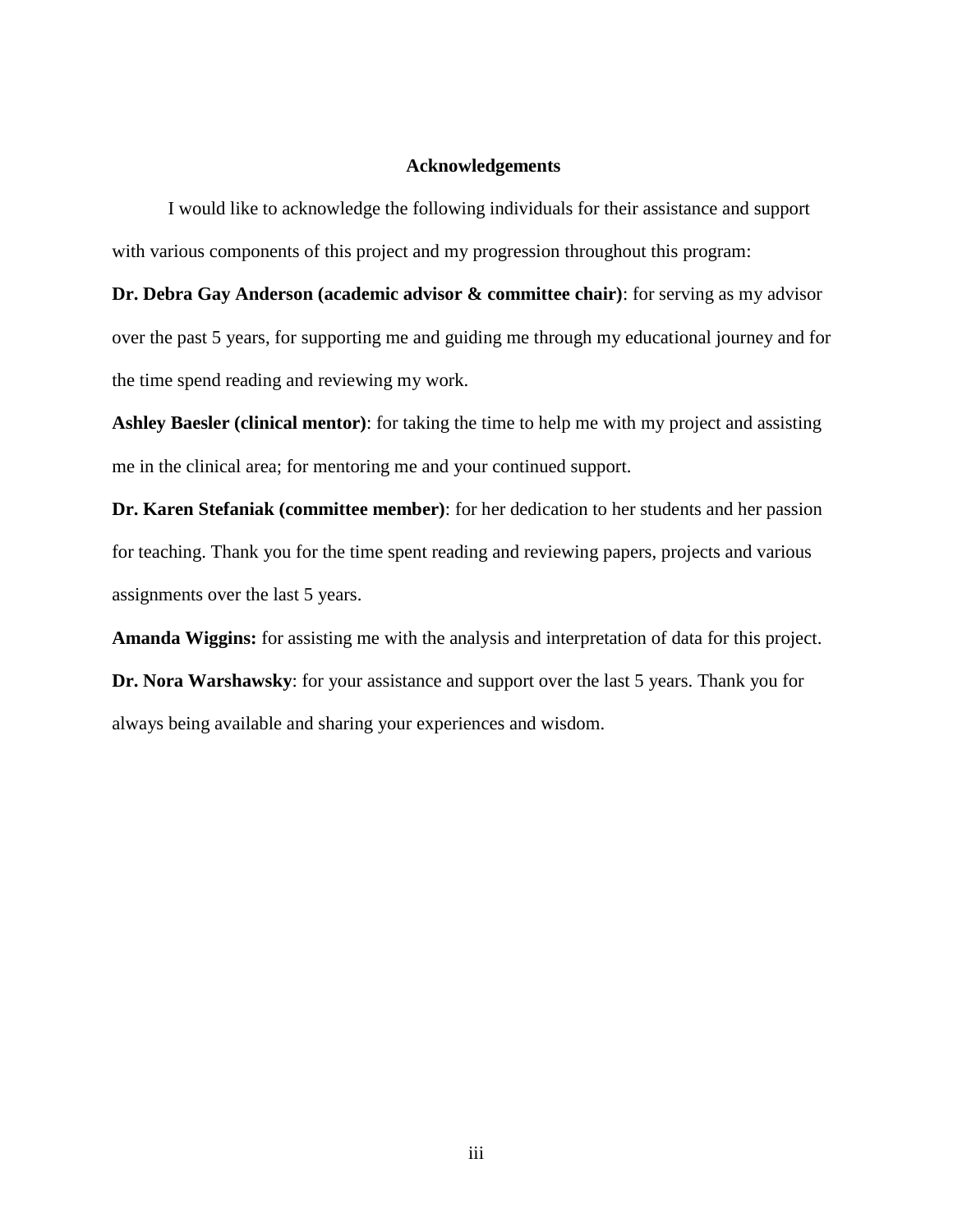# **Table of Contents**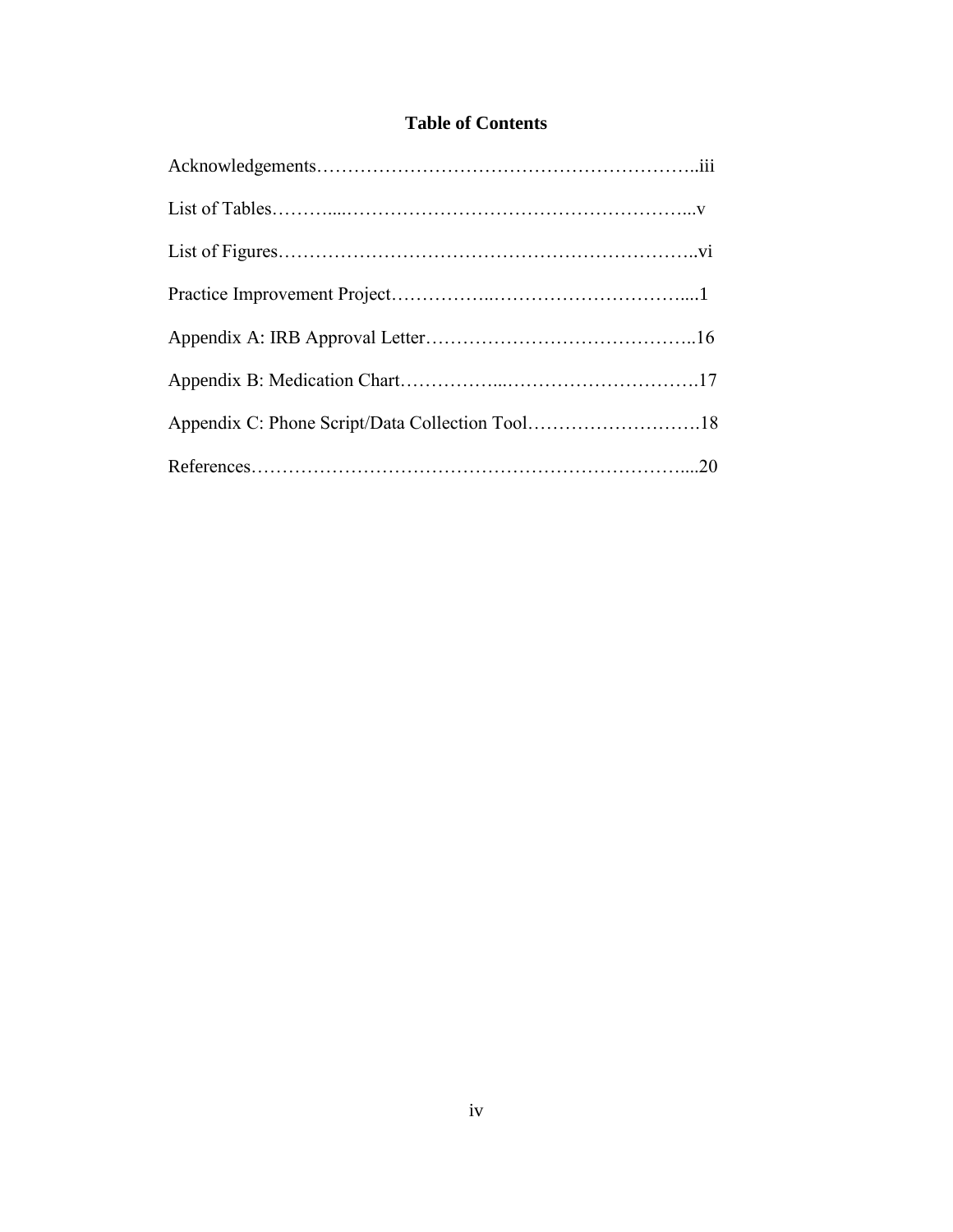# **List of Tables**

|--|--|--|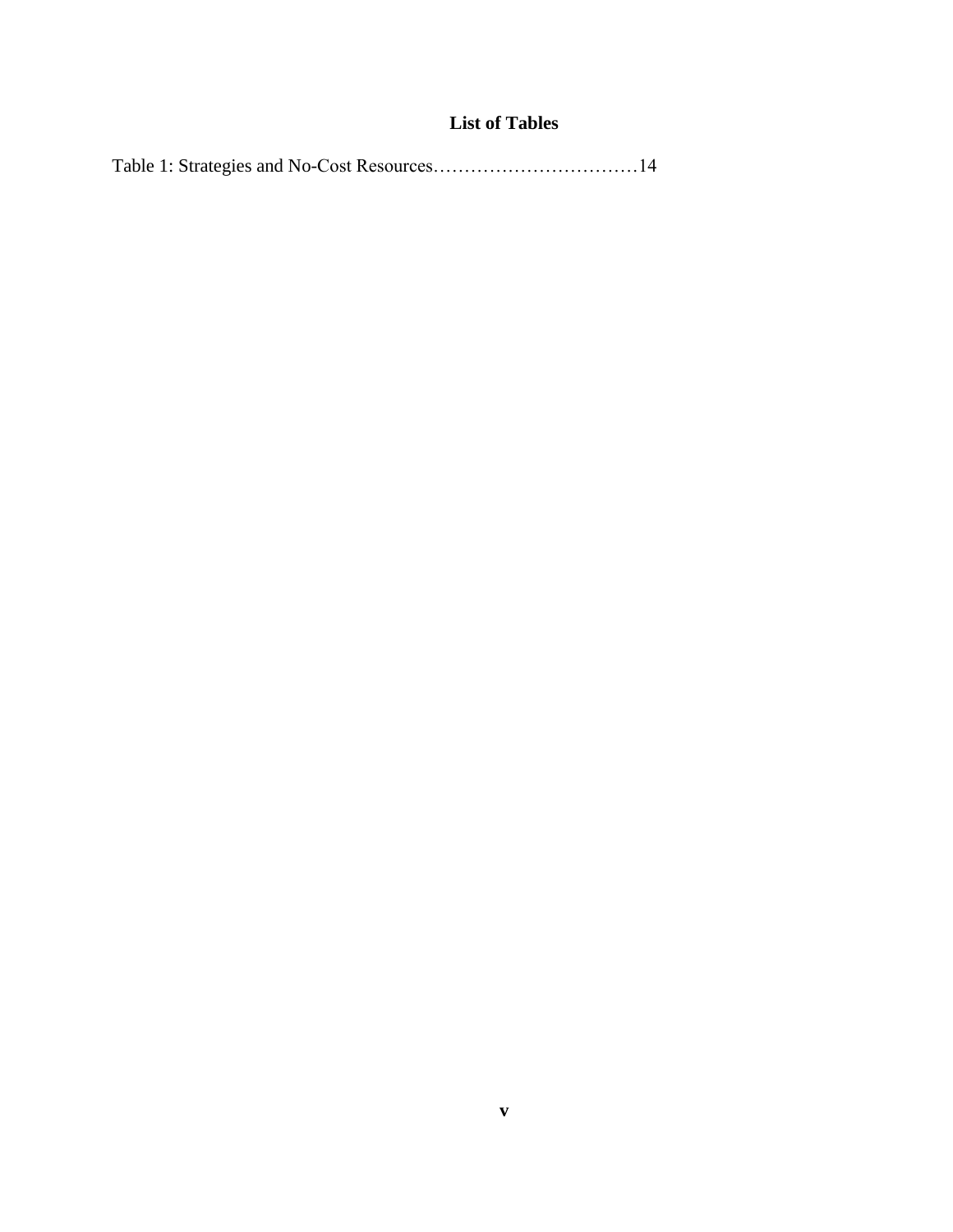# **List of Figures**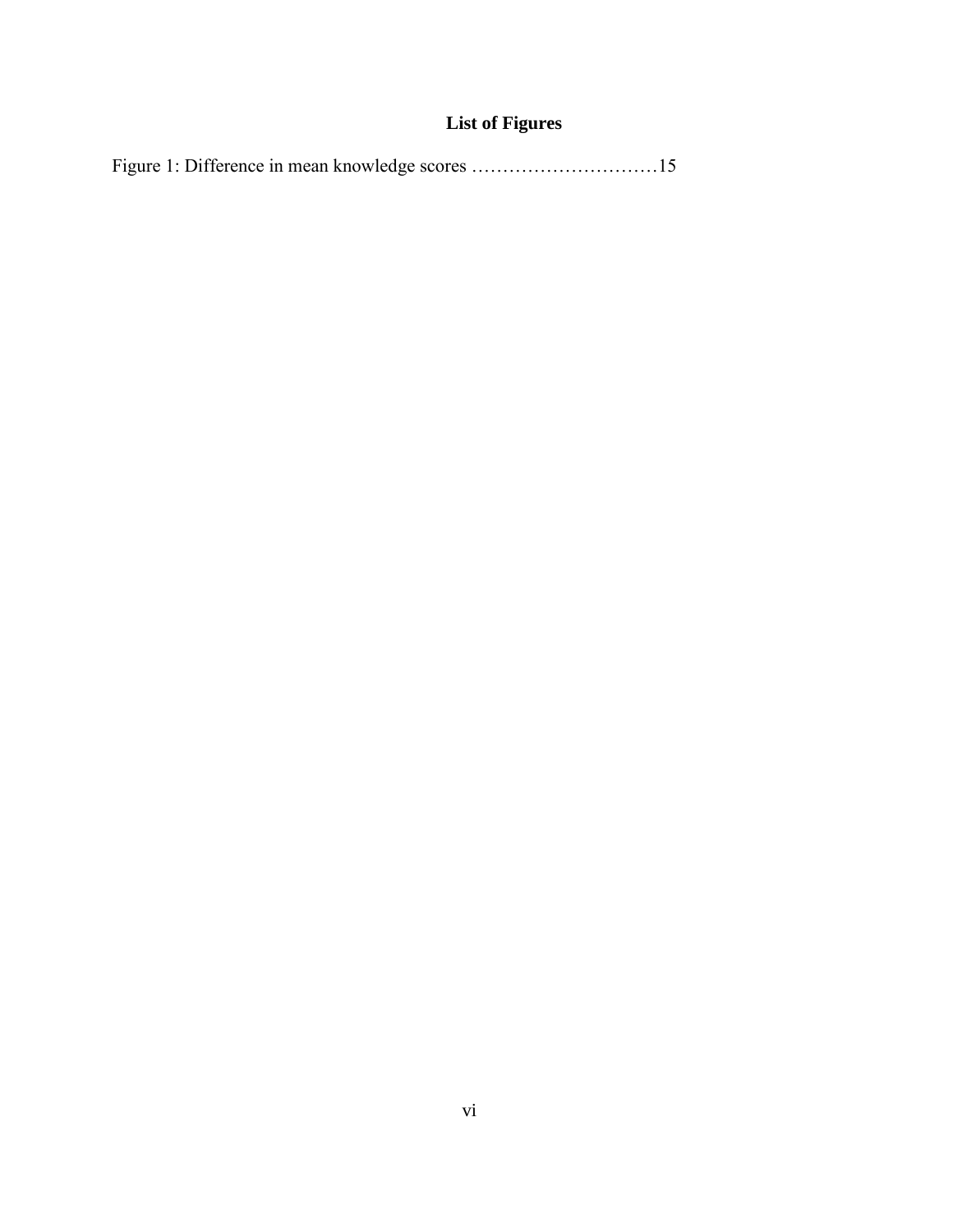#### **Abstract**

**Purpose:** The purpose of this evidenced-based education project was (i) assess current barriers and determining factors associated with medication adherence and how this coincides with health outcomes, (ii) assess whether medication adherence and hospital re-admission rates were improved with a comprehensive medication discharge educational plan.

**Setting:** The project took place on a 35 bed post interventional care unit (4IC) located in a 433 bed community care hospital in Central Kentucky.

**Population:** The population for this study was a sample of 10 acute myocardial infarction patients post percutaneous coronary intervention. Thirty percent of participants were female and 60% were male. Mean age was 63.6 years old (SD=10.5).

**Inclusion Criteria:** English speaking subjects who were post percutaneous coronary intervention and discharged on anti-platelet medication. Access to a phone for the 7 day post discharge phone call was a requirement for study participation.

**Design and Methods:** Data analysis was performed using SPSS® version 23.0 (SPSS Inc., Chicago, IL). Pre and post tests were scored and statistically analyzed to assess mean scores prior to, and following educational intervention. Data were analyzed using descriptive statistics. Paired T-tests were conducted to compare the differences in mean scores. This study considered values of  $p < 0.0001$  significant for the analysis. Enrolled patients were seen on the morning of hospital discharge and the following activities occurred: A medication chart was given to patients that included anti-platelet medication name, dosage, indication, and frequency. The teach-back method was employed to assess patient understanding and retention. One week postdischarge patients were phoned to confirm discharge medications were filled as well as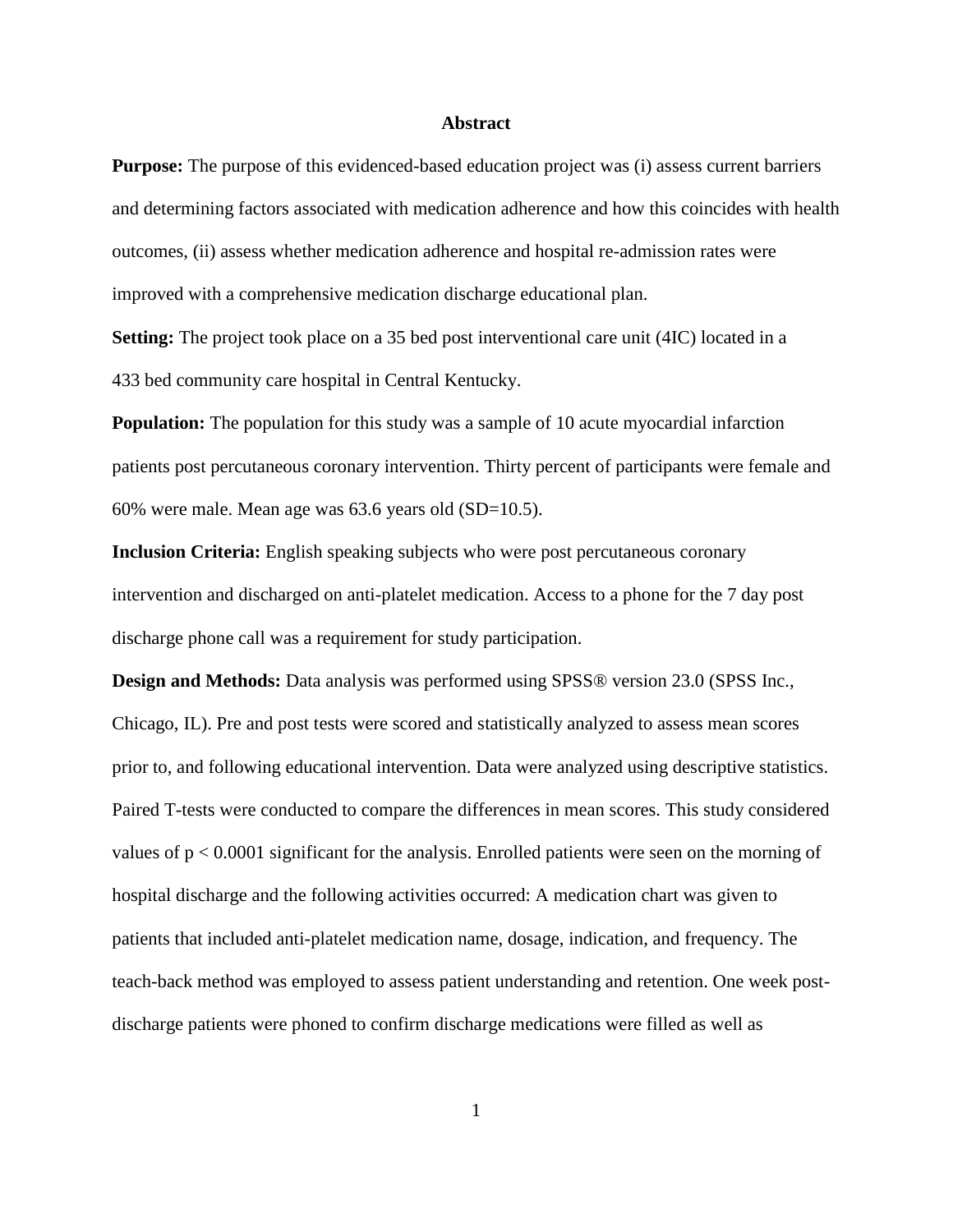assessment of understanding and timing of anti-platelet medications via the teach-back method. Patients were reminded of their 30 day clinic appointment and the importance of attending this visit. Patients were seen at their 30 day standard of care clinic visit to assess adherence at 30 days.

**Results and Conclusion:** Participation in this project ultimately yielded a significant increase in anti-platelet medication knowledge from pre-test to post test. Baseline mean pre-test score of 1.30 (SD=.483); participants' mean score significantly increased to 3.00 (SD=.000). There was no significant difference between 7 day and 30 day adherence rates and knowledge. Seven day mean pre-test score of 2.90 (.316) and mean post test score of 3.00 (SD=.000). 100% of study subjects were taking anti-platelet medications at 7 days and 90% of subjects were taking medications at 30 days. One study subject was seen in the emergency room within 30 days of index procedure with reports of shortness of breath and angina. A full cardiac workup concluded that the stent was patent and anti-platelet medication was changed. It was thought by the overseeing cardiology service that this subject was a poor responder to current therapy. It is unknown if this subject was adherent at 30 days because she did not attend the 30 day clinic visit.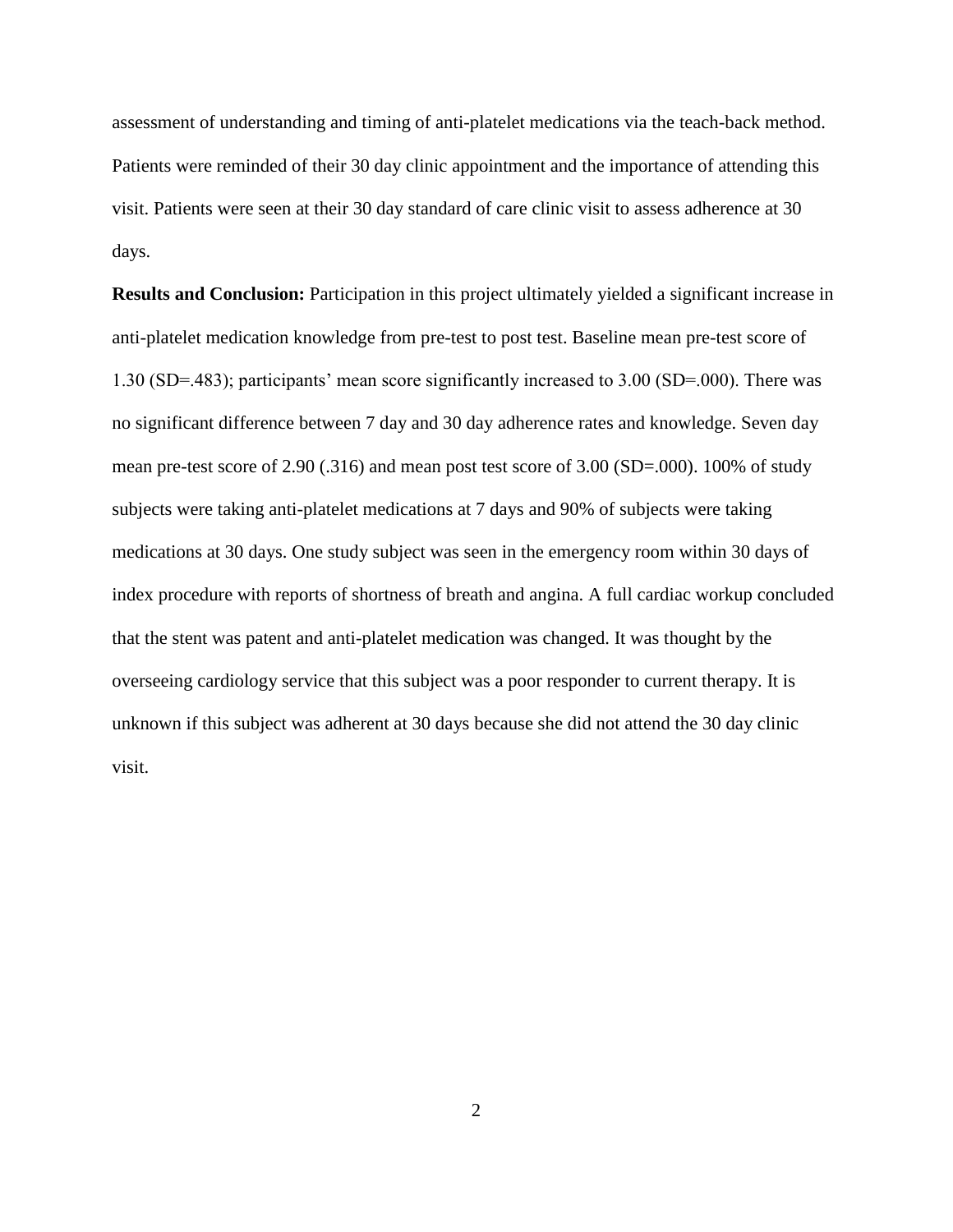#### **Background**

#### *Definition*

Medication adherence has been defined as the active, voluntary, and collaborative involvement of the patient in a mutually acceptable course of behavior to produce a therapeutic result (Ho, Bryson, & Rumsfeld, 2009).

### *Associated Costs*

Medication adherence continues to be a growing concern to healthcare providers and other stakeholders because the relationship between compliance and adverse outcomes has been linked to higher costs of care. The total cost estimates as a result of medication non-adherence range from \$100 billion to \$300 billion annually (Bosworth et al., 2011). The American College of Preventative Medicine (2011) estimates that non-adherence costs average \$2,000 per patient in physician visits annually. More than forty percent of nursing home admissions are a direct result of non-adherence and this rate is expected to rise as the number of chronic diseases increase (Lau & Nau, 2009). It is estimated that for every dollar spent on adhering to a prescribed medication, medical costs would be reduced by \$9.08 (Bosworth et al., 2011).

#### *Morbidity and Mortality*

Approximately 125,000 deaths per year in the United States are due to medication noncompliance, and between 33% and 69% of medication related admissions in the United States are to due to poor adherence (Bosworth et al., 2011). While medications are effective in combating disease, their full benefits are not often realized because approximately 20%-50% of patients do not take their medications as prescribed (Brown & Bussell, 2011). Patients who filled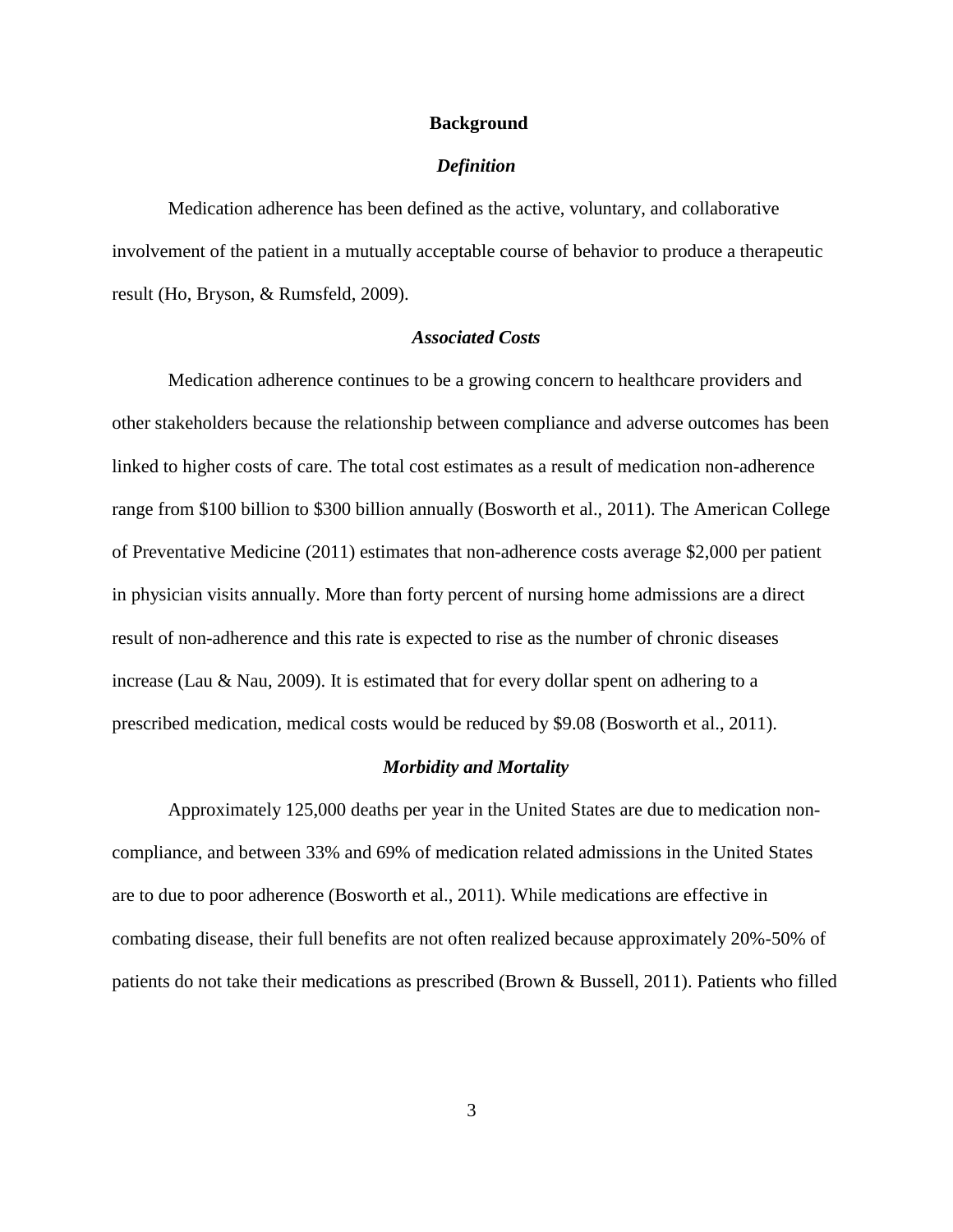none of their discharge medications within 120 days after an acute myocardial infarction (AMI) had an 80% increase in chance of death; those who filled some of their medications had a 44% increase in chance of death (Jackevicius, Li, & Tu, 2008). Non-adherence can be attributed to 30%-50% of treatment failures and non-adherence leads to worsen outcomes such as increased, preventable hospitalization rates, and increased healthcare costs (Sokol, McGuigan, Verbrugge, & Epstein, 2005).

#### *Guidelines*

Currently, measurement of patient adherence to medication regimes and the incorporation of interventions to improve adherence are rarely used in clinical practice. Medication adherence has been termed the "next frontier in quality improvement" and is an important clinical issue that needs addressed (Ho, Bryson, & Rumsfeld, 2009). Given the magnitude and importance of poor medication compliance and programs to aid in this, the World Health Organization has developed evidence-based guidelines for clinicians, health care managers, and policymakers to assist in strategies to improve medication compliance (Osterberg & Blaschke, 2005). Medications are imperative in treatment and disease prevention. It has been reported that medication use in the United States has risen from approximately 4 drugs prescribed per person from 1995 to 1996 to 5.2 drugs from 2001 to 2002 (Tarn et al., 2006). Medication non-adherence may occur at various levels in the patient's decision-making process. It may occur at the start of therapy if a patient receives the initial prescription and fails to fill it, or it may occur after initiation of therapy and the patient fails to comply with instructions or fails to refill the prescription (Jackevicius, Li, & Tu, 2008). The misuse of medications can result in disease progression, drug overdose, hospitalizations, and increased healthcare costs. Reasons for overall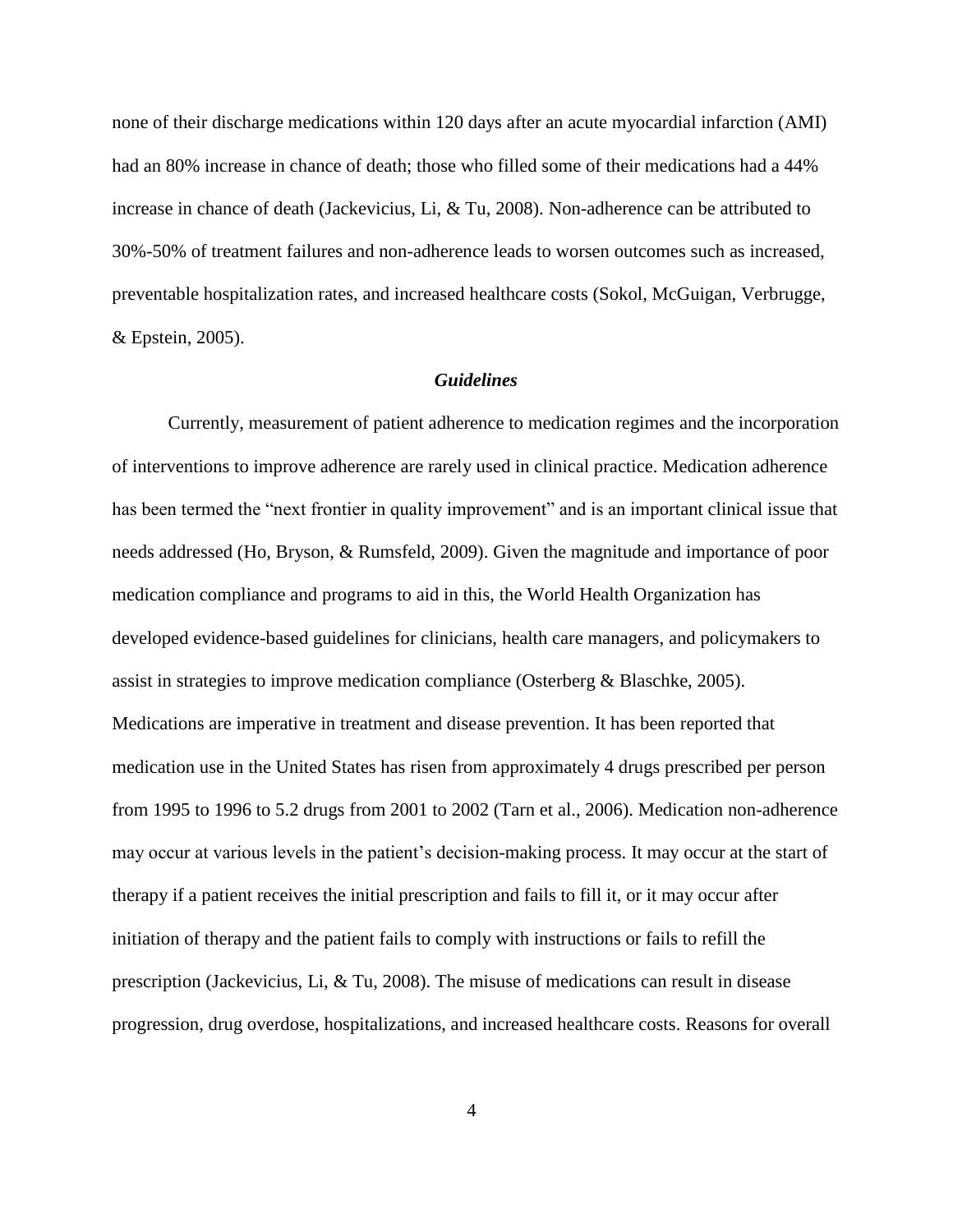medication non-adherence are reflected in barriers to medication adherence, condition related factors, socio-economic factors, and communication (Wroth & Pathman, 2006). With the number of medication use on the rise, it is critical that patients are instructed on the proper use of prescribed medication regimens. Haskard & DiMattreoo (2009) attribute communication between healthcare providers and patients regarding medication regimes as significant in predicting adherence among patients. Adherence requires the patient to believe there is a benefit to the medication prescribed and agree with the instructions on how to take it. This can be particularly challenging in the cardiovascular population due to the fact that patients may not see immediate symptom improvement.

#### *Teach-Back Method*

With the increase in the incidence of chronic disease, patient self-management has become increasingly important. For patients to effectively manage their health conditions they must effectively understand their disease process, rationales for treatments, medication regimes, and associated side effects. Jack et al. (2009) found that patients' understanding of medication at hospital discharge was approximately 15%, and of those 15%, they were unaware that a new medication had been prescribed. Additionally, only half reported sufficient understanding of specific information related to medications, including dosage, dosage schedule, and purpose.

Assessing patients comprehension and recall ability helps predict their adherence to medical management. For effective teaching and assessment of patient comprehension and recall, a patient-centered approached must be utilized. The teach-back method confirms patient understanding and can assist in closing the communication gap between the clinician and patient while enhancing patient knowledge (Ping, 2012).

5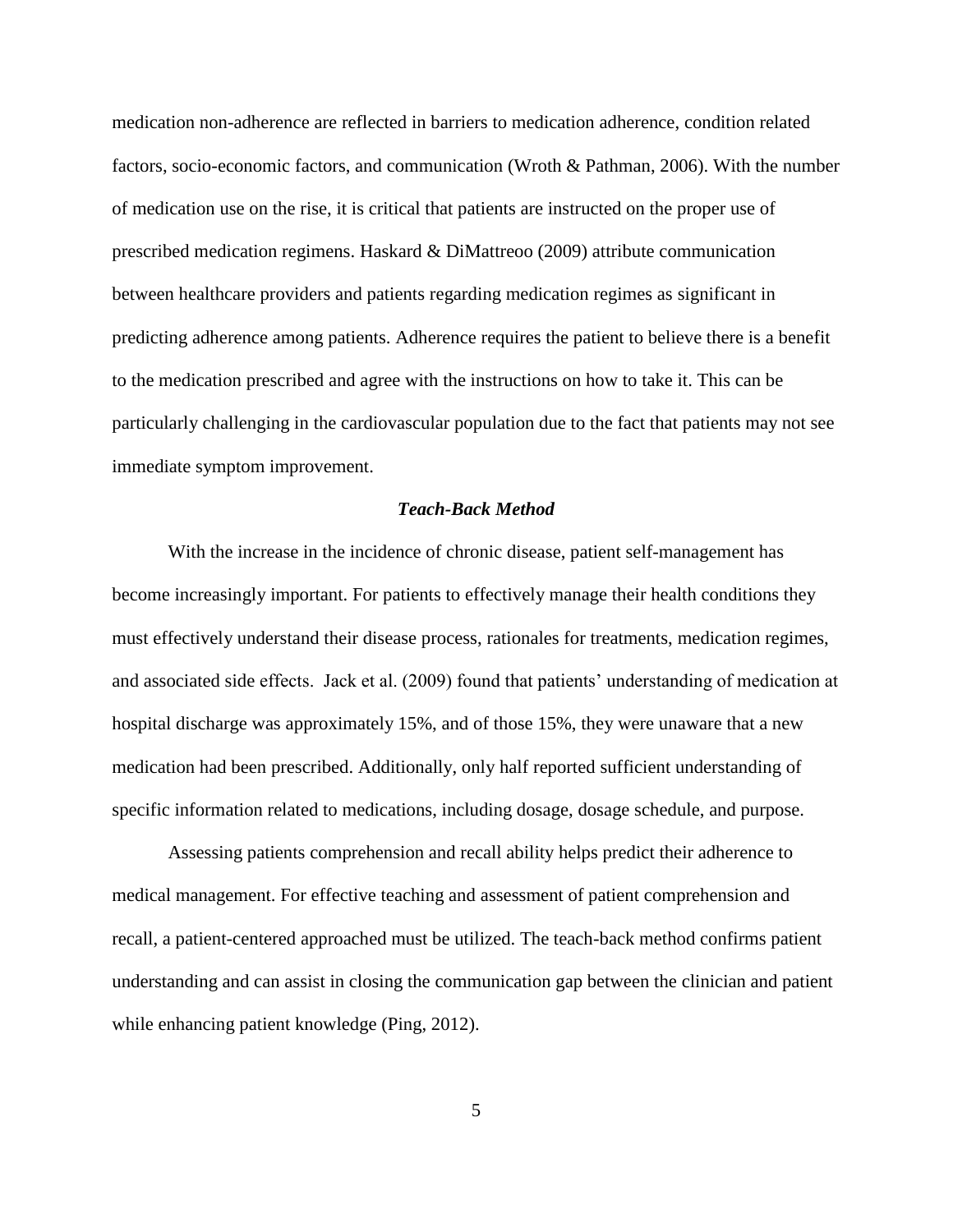#### **Description of the Practice Inquiry Project**

This practice inquiry project implemented an evidenced based, nurse-driven, multidisciplinary medication discharge process in AMI patients discharged on anti-platelet medications post percutaneous coronary intervention at a 433 bed community care hospital located in Central Kentucky. The project took place on a 35 bed post interventional care unit (4IC). A Pre/Post- test analysis was used at 3 time points to determine the educational impact on patient knowledge and adherence to prescribed anti-platelet medication.

#### **Goals and Objectives**

The objectives of this project were to: (i) assess current barriers and determining factors associated with medication adherence and how this coincides with health outcomes, (ii) assess whether medication adherence and hospital re-admission rates were improved with a comprehensive medication discharge educational plan.

#### **Methods**

#### *Approval Process*

Following project proposal development and committee approval, clearance was obtained from the Research Oversight Office at Kentucky One Health. An expedited proposal was approved by the University of Kentucky Institutional Review Board (IRB). The Chief Nursing Officer, physicians, advanced practice providers, and the 4IC nursing manger and unit staff were informed of the project via email and in person communication. Approval was obtained from the manager of the Post Interventional Care Unit Manager.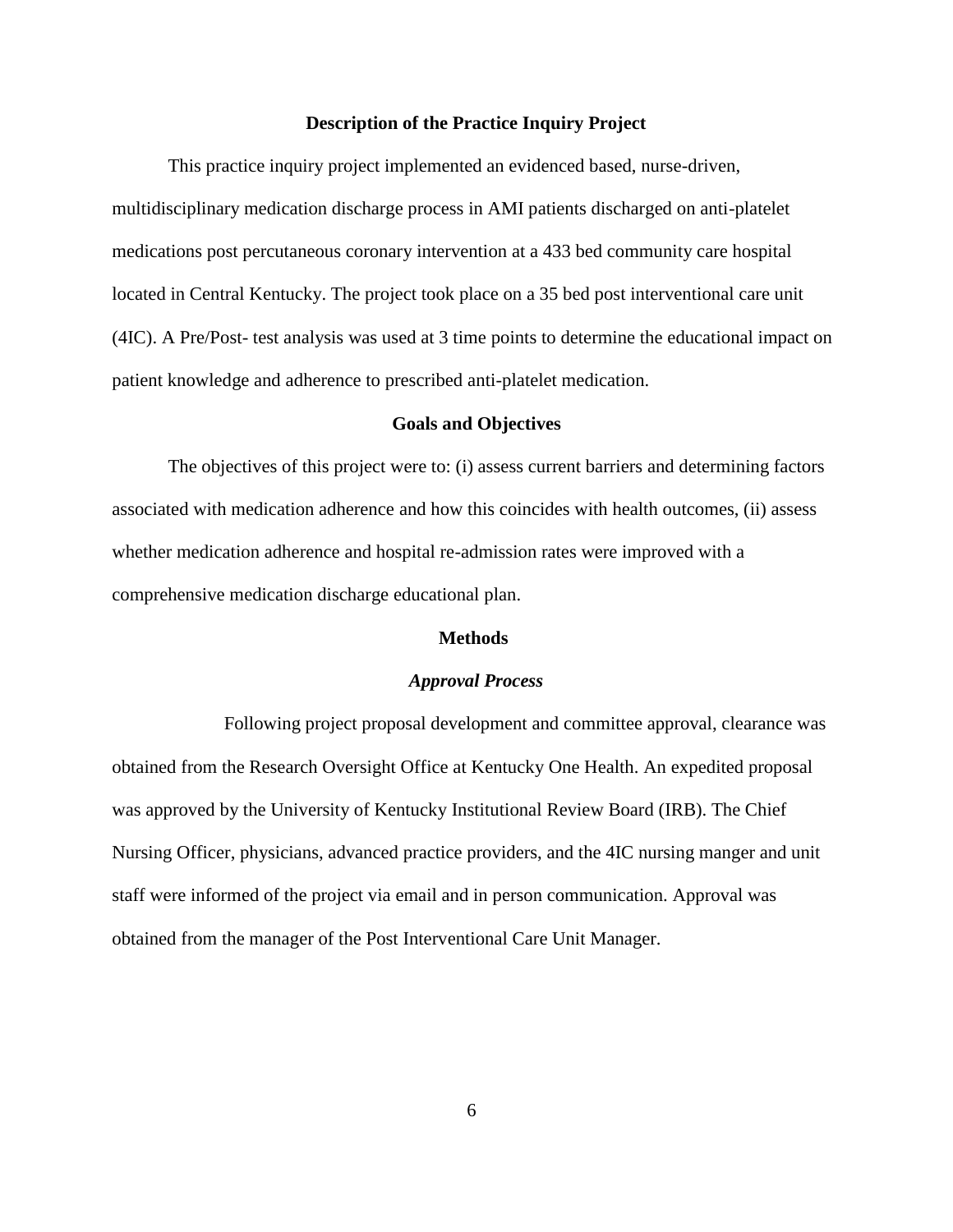#### *Study Setting:*

The project took place on a 35 bed post interventional care unit (4IC) located in a 433 bed community care hospital in Central Kentucky. The hospital is accredited by The Joint Commission for Accreditation of Hospitals. The hospital is also a designated Society of Cardiovascular Chest Pain center.

#### *Study Population*

The target population for this study was English speaking cardiology patients who underwent percutaneous coronary intervention and were discharged on anti-platelet therapy. Eligibility in this study required access to either a land line or cell phone. A total of 12 subjects were approached for a total of 10 participants.

#### *Procedures*

A formal in-service was held with the unit staff and manager providing them with the details of the project and how this would complement their current practices. Enrolled patients were identified by screening the daily cath lab schedule. Eligible patients were approached for consent into this study, and after informed consent, seen prior to hospital discharge. No standard practices was interrupted by this project; medication reconciliation and all discharge procedures conducted by the discharge nurse took place, including assessment of financial barriers associated with medications. As part of this project, a medication chart was given to patients that included anti-platelet medication name, dosage, indication, and frequency (Appendix A). The teach-back method was employed by the study PI to assess patient understanding and retention. One week post-discharge patients were phoned by the study PI to confirm discharge medications were filled as well as assessment of understanding and timing of anti-platelet medications.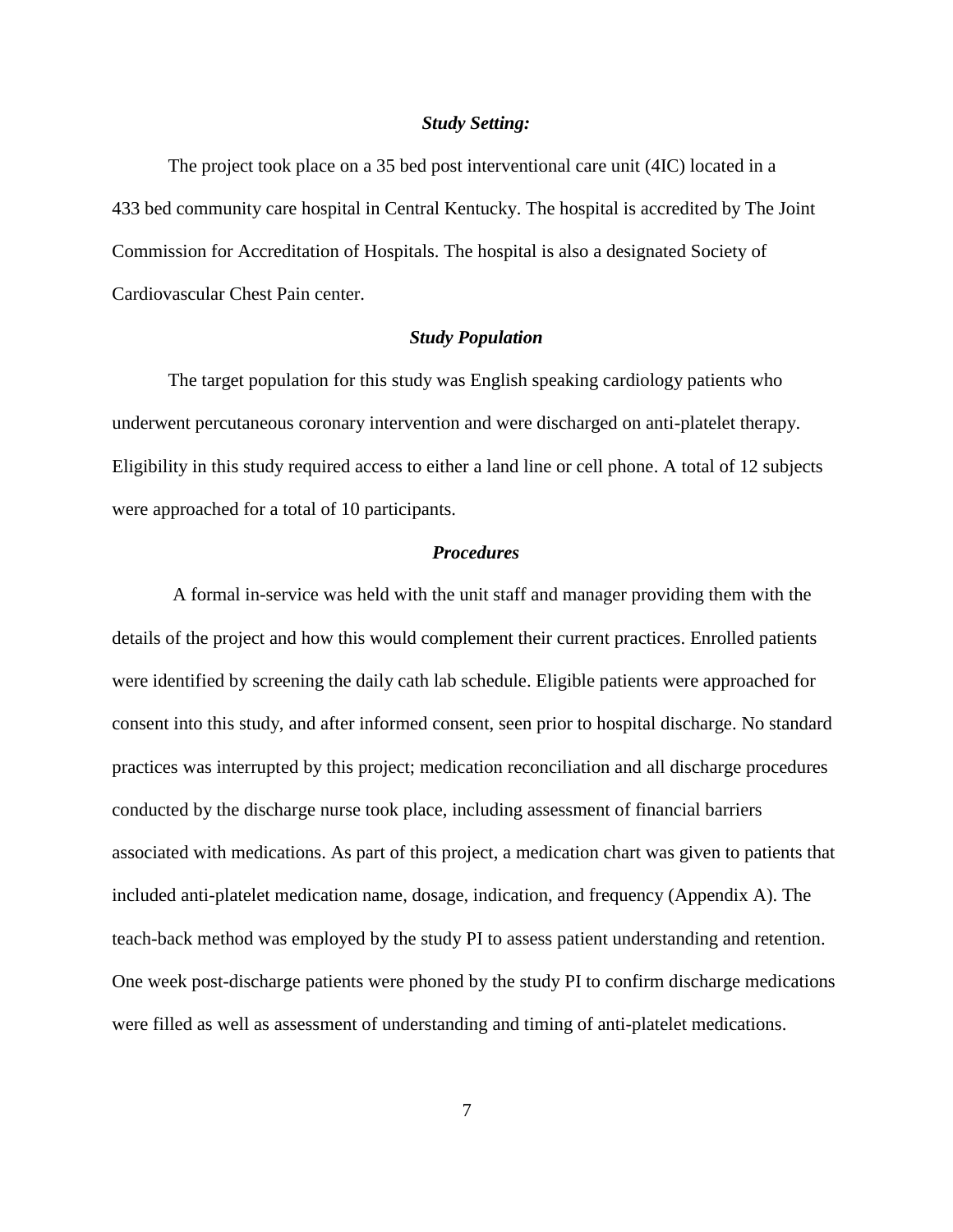Patient understanding was confirmed via the teach-back method (Appendix B). Additionally, patients were reminded of their 30 day clinic appointment and the importance of attending this visit. Lastly, patients were seen at their 30 day standard of care clinic visit. At this visit medication adherence was assessed as well as any hospital re-admissions since their index procedure.

#### *Data Analysis:*

Data analysis was performed using SPSS® version 23.0 (SPSS Inc., Chicago, IL). Pre and post tests were scored and statistically analyzed to assess mean scores prior to, and following educational intervention. Data were analyzed using descriptive statistics. Paired T-tests were conducted to compare the differences in mean scores. This study considered values of  $p < 0.0001$ significant for the analysis.

#### **Results**

#### *Sample Characteristics*

A total of 12 subjects were approached who met the inclusion criteria for the study, and 10 subjects voluntarily participated in the study. Thirty percent of participants were Caucasian females and 70% were Caucasian males. Mean age was 63.6 years old (SD=10.5). All but 1 study subject completed all required visits for a completion rate of 90%. Reason provided by the 2 subjects who declined participation was access to a reliable phone and time commitment requirement.

#### *Study Results*

Participation in this project ultimately yielded a significant increase in anti-platelet medication knowledge from pre-test to post test. Baseline mean pre-test score of 1.30 (SD=.483);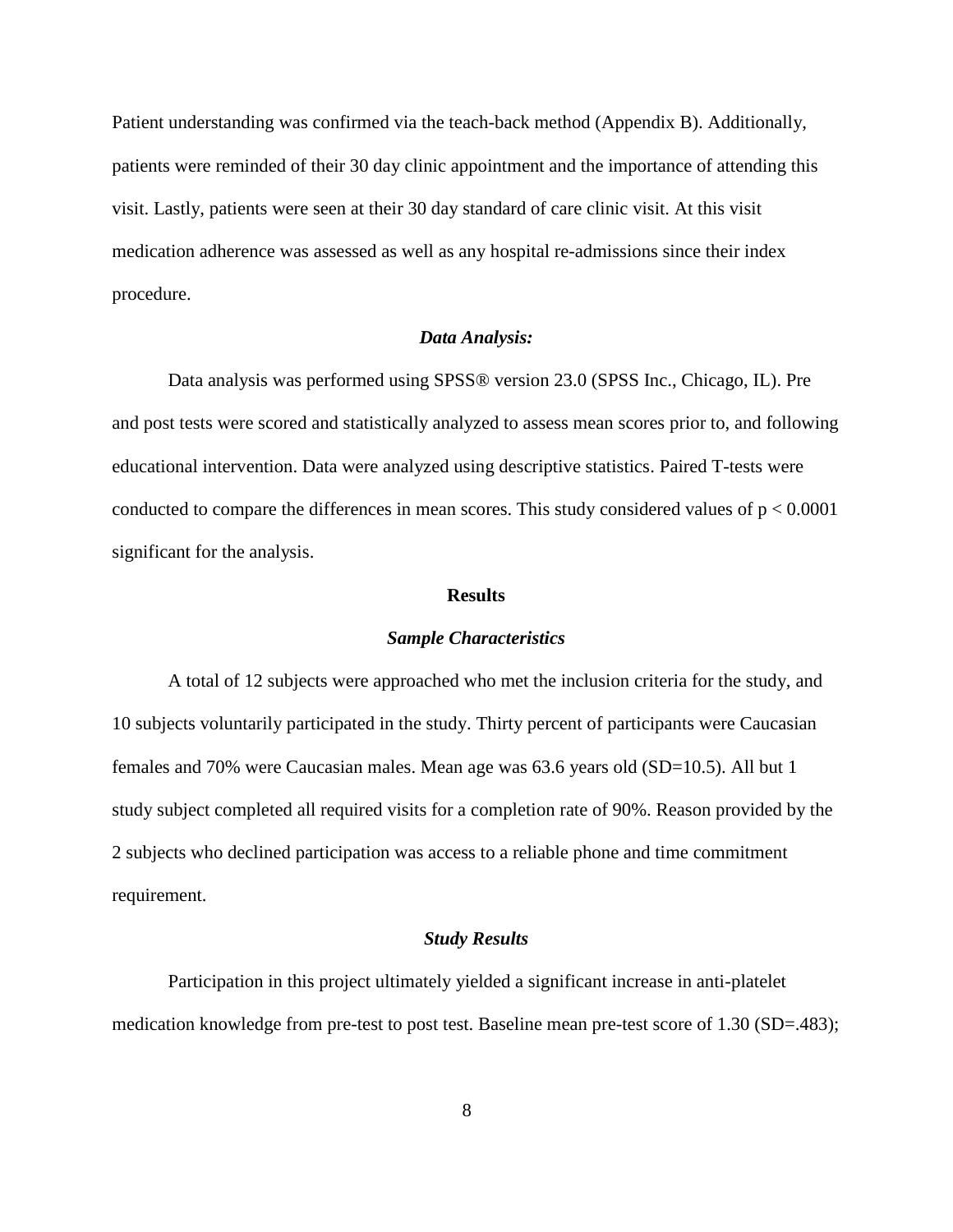participants' mean score significantly increased to 3.00 (SD=.000). There was no significant difference between 7 day and 30 day adherence rates and knowledge. Seven day mean pre-test score of 2.90 (.316) and mean post test score of 3.00 (SD=.000) (Figure 1). One hundred percent of study subjects were taking anti-platelet medications at 7 days and 90% of subjects were taking medications at 30 days.

One study subject was seen in the emergency room within 30 days of index procedure with complaints of shortness of breath and angina. A full cardiac workup concluded that the stent was patent and anti-platelet medication was changed. It was thought by the overseeing cardiology service that this subject was a poor responder to current therapy. It is unknown if this subject was adherent at 30 days because she did not attend the 30 day clinic visit.

#### **Discussion**

Guidelines from the American College of Cardiology, American College of Preventive Medicine, and the World Health Organization recommend clinicians implement strategies to improve medication adherence. Physicians and Advanced Practice Providers play an integral role in this process. Numerous studies have demonstrated a correlation between provider trust and adherence. A meta-analysis performed by Haskard and DiMatteo (2009) on provider communication and patient adherence found there was a 19% higher risk of non-adherence among patients whose provider communicates poorly compared to those providers who communicate well. Statically, the odds of patient adherence are 2.26 times higher if the provider communicates well. This translates into more than 183 million avoidable medical visits when strong provider/patient communication is present (Haskard and DiMatteo, 2009). Time has also been identified as a barrier in provider/patient communication. Studies have shown that some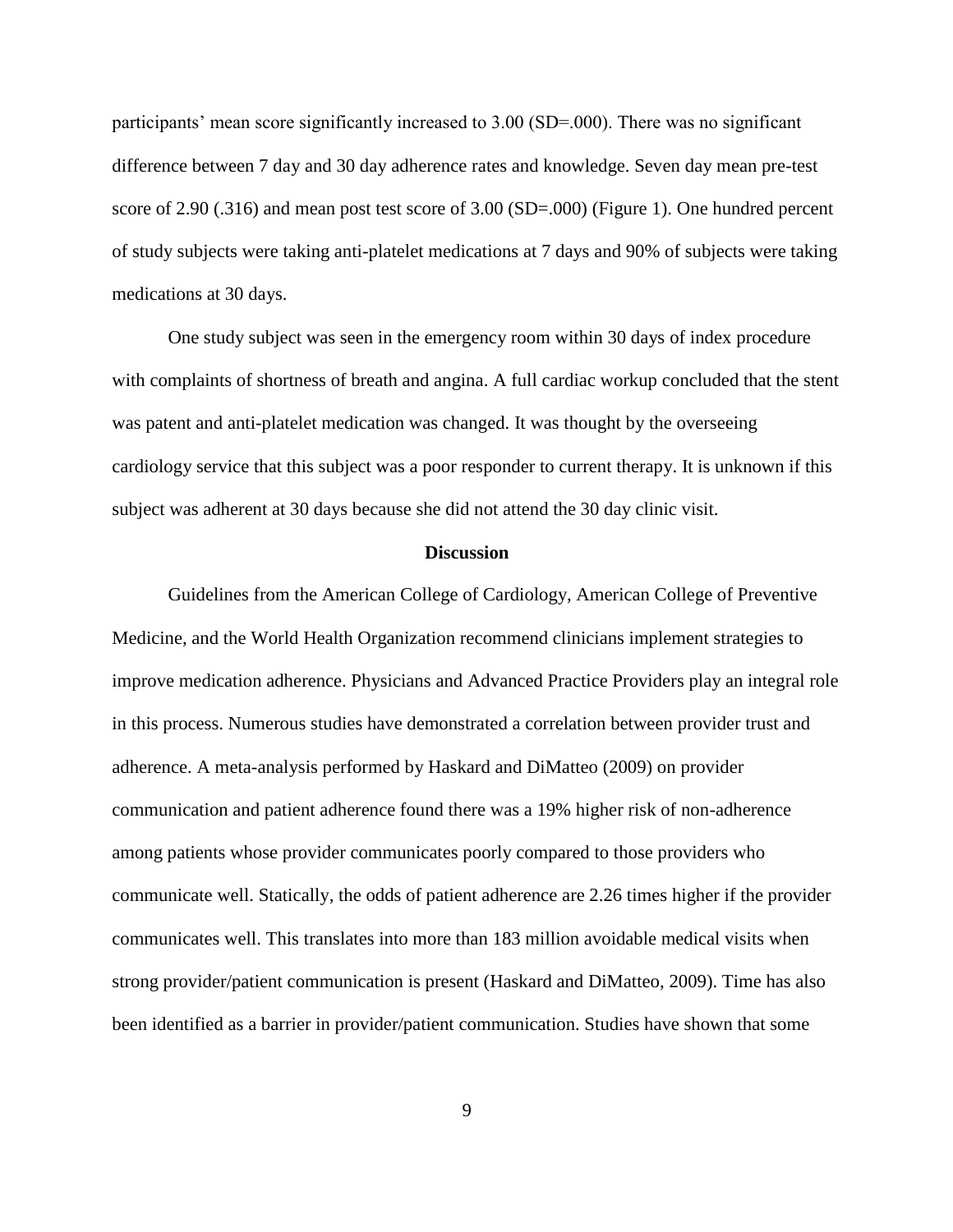patients are interrupted by their provider after an average of 22 seconds. It has also been demonstrated that when patients are allowed to speak freely, the average patient would speak initially for less than 2 minutes (McDonald, Gary, & Haynes, 2009). By opening the lines of communication this will allow for the acceptance of new medication, adherence to medication regimes, which will ultimately lead to improvement in health outcomes (American College of Preventative Medicine, 2011).

Follow-up appointments after hospitalizations may also be a predictor of medication adherence. A study that included 20,976 patients looked at the effect of follow-up appointments in patients who were post AMI. Researchers found that at three months post AMI, one in three patients were no longer adherent to medications, including anti-platelet medications. It was also indentified that patients who had their first follow-up appointment within 4-6 weeks post discharge had significantly better adherence rates at both 90 days and one year compared with those who followed-up later or did not follow-up at all (Faridi et al., 2016).

Brown and Bussell (2011) assert that while the provider has an integral role in this process, the patient must take an active role as well. It has been reported that a typical patient recalls as little as 50% of what is discussed at a medical encounter. Effective patient education must be multi-factorial, individualized, and delivered in a variety of ways outside the four walls of a hospital (Brown & Bussell, 2011). A key component of an adherence improving plan must be education. The more empowered the patient feels, the more likely they are to be motivated to manage their disease and adhere to treatment guidelines. Additional measures to ensure adherence is to actively involve the patient whenever possible in treatment decisions. By actively involving patients and offering choices, this will encourage active participation in their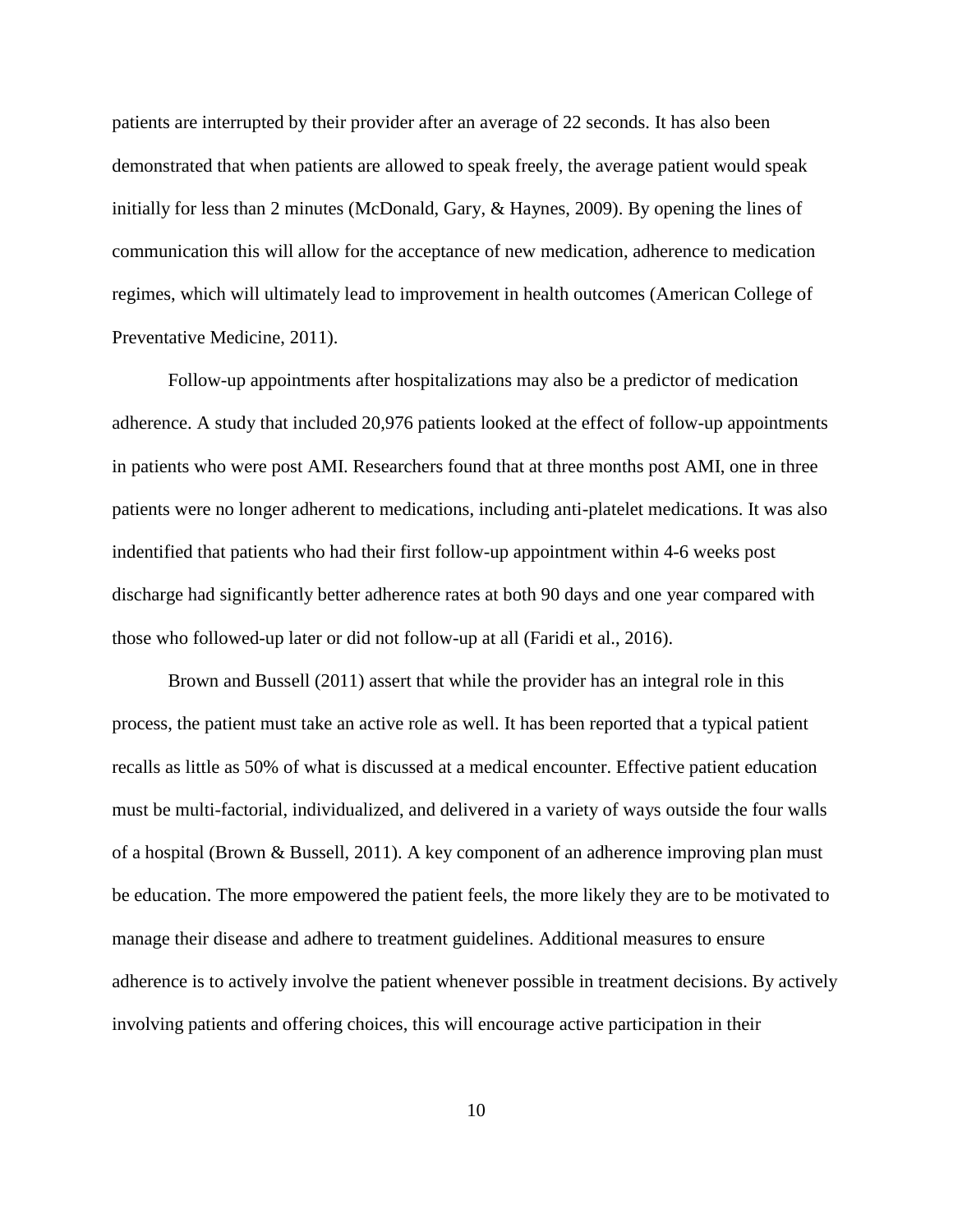healthcare and hopefully facilitate adherence to medication regimes (Garner, 2010).

Using the teach-back approach is another method of confirming understanding and actively engaging the patient. During the teach-back process, the patient makes the transition from having their disease managed by the provider to managing it themselves. When teach-back is used, providers reinforce what the patient already knows and teach them what they do not. By repeating this process as part of the interactive communication loop, this increases patients' selfcare capacity abilities (Maniaci, Heckman & Dawson, 2008).

This practice inquiry project was designed to improve knowledge surrounding antiplatelet medication in the post AMI/PCI patient population. The results showed a statistically significant difference in patient knowledge and understanding from baseline pre/post test evaluation and continued retention through 30 days. Additionally, pre test data revealed that post AMI/PCI patients are not adequately being educated on anti-platelet medication use prior to hospital discharge.

#### **Implications for Practice**

Medication adherence has a tremendous impact on the healthcare system due to increased risks of mortality and hospital readmissions; it is not solely a patient problem. The results of this practice inquiry project suggest that improving patient knowledge surrounding medication regimes and encouraging self-management techniques could influence the patient's decision making process, and with further research, implement evidenced based strategies targeted at adherence interventions. This is supported by recommendations from the American College of Cardiology, American College of Preventive Medicine, and the World Health Organization. Moreover, further research is needed to explore the impact of the discharge nurse in developing a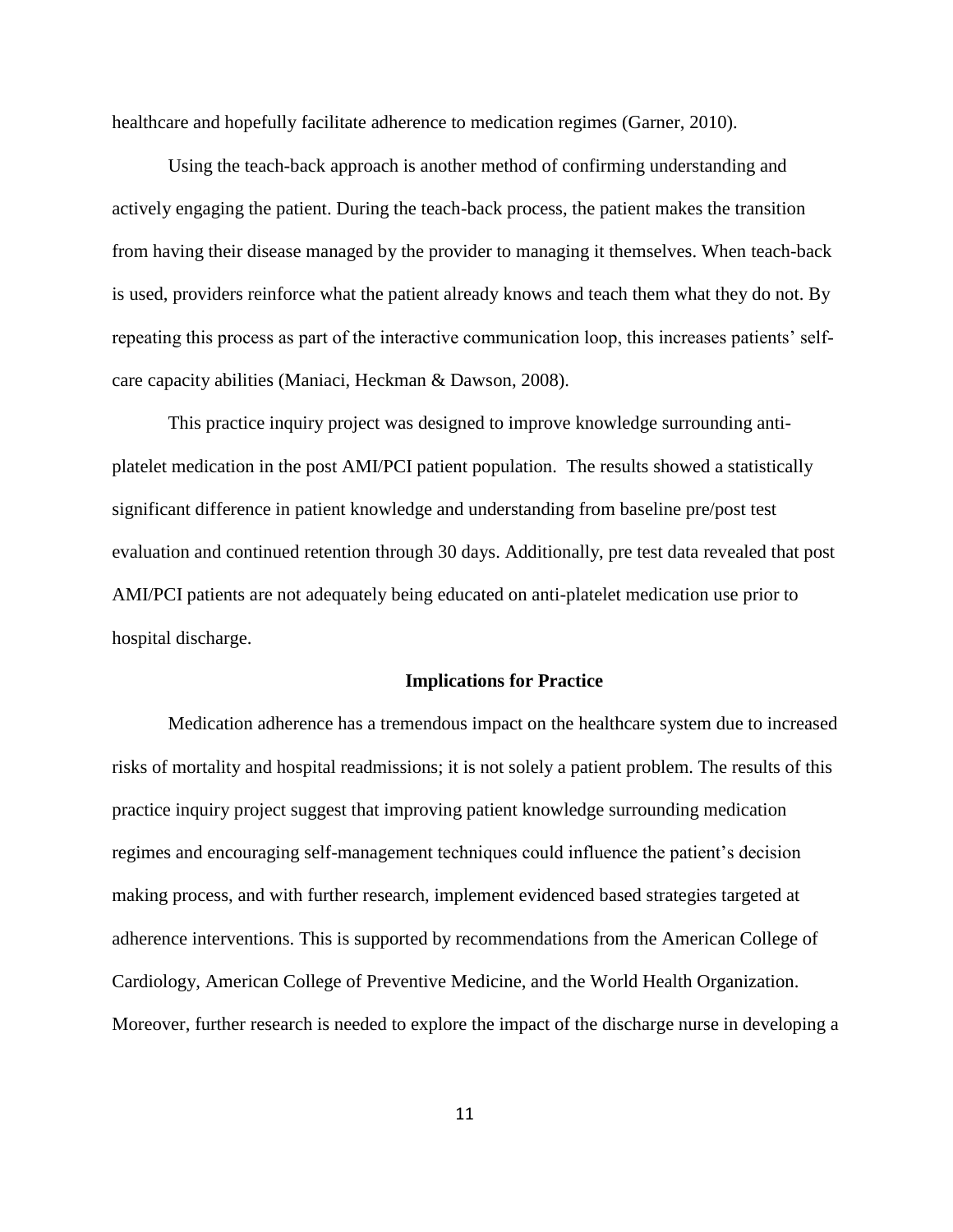standardized discharge process and the role this plays in medication adherence. By implementing these types of practices throughout an institution, we can ensure that patients are equipment with the necessary tools to be an active participant in their healthcare.

#### **Implications for Future Inquiry**

Future studies need to include a larger sample size and a more diverse patient population. Additional considerations may include a different study design or the addition of a control group to validate the hypothesis and a follow-up period of 1 year. The teach-back method has been demonstrated as an effective approach in increasing adherence, but there is little research with using this method in the AMI/PCI patient population. This small study utilized this method and was found to be successful in the 10 patients enrolled, but a larger sample is needed to validate this. Research has demonstrated that patients who had their first follow-up appointment within 4- 6 weeks following discharge have significantly better adherence rates at 90 days and one year compared with those who were lost to follow-up. Measures to ensure follow-up appointments are made prior to discharge and then reminders sent to patients prior to scheduled appointments should be standard practice. Lastly, findings should be published in medical journals to help guide future practice and research.

#### **Limitations**

Due to a small study sample  $(n=10)$ , a larger study sample is needed to adequately demonstrate effectiveness and advocate the need for practice change. The sample is also comprised of all Caucasians, so this may not be a true representation of the population as a whole, nor generalizable to a diverse set of patients. Follow-up beyond 30 days was not feasible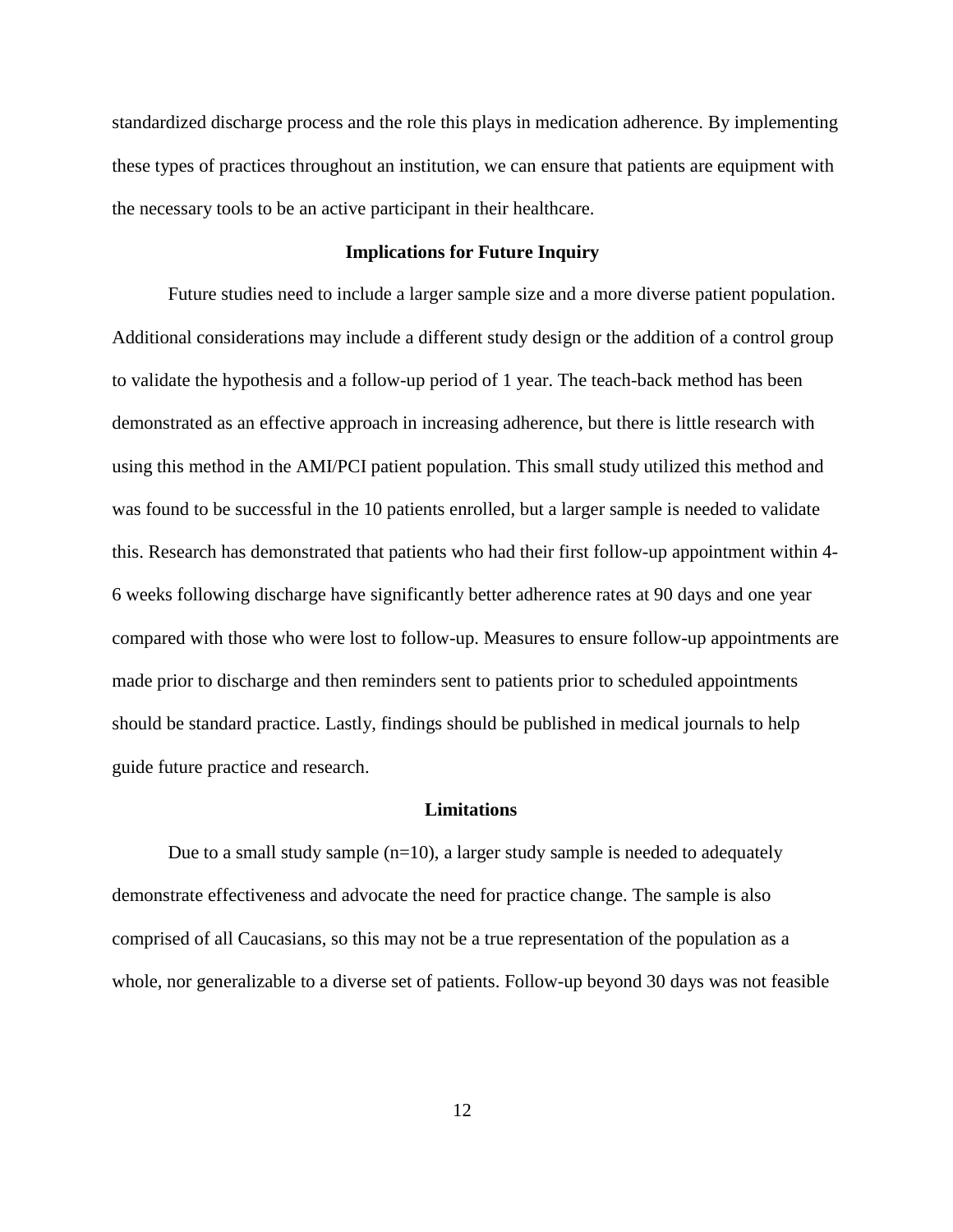in this study due to time constraints; however future research should be targeted to include a larger sample size and follow-up through 1 year to gain a better understanding of contributing factors associated with medication adherence in the AMI/PCI patient population.

#### **Conclusion**

With the rising incidence of chronic disease, patient self-management is becoming increasingly important. An easy and cost effective way to assist with this is incorporating the teach-back method into practice. Using this technique can improve patient knowledge, outcomes, and self-management skills. Based on the findings from this study, evidence-based education in the form of the teach-back method was successful in improving medication adherence rates in the AMI/PCI patient population 30 days post index procedure. Due to limitations in this study, researchers were unable to demonstrate long-term effects of teach- back method in regards to medication adherence. However, a significant increase in baseline knowledge of medications made the patients feel as if they were taking an active part in their healthcare management, therefore, equipped with the necessary knowledge to make informed decisions. This is promising and warrants further investigation. Given the lack of research on this subject in the AMI/PCI patient population, further research is recommended to expand on this educational intervention in order to design, implement and evaluate programs that are effective and sustainable over time. As stated by Benjamin Franklin, "Tell me and I forget. Teach me and I remember. Involve me and I learn."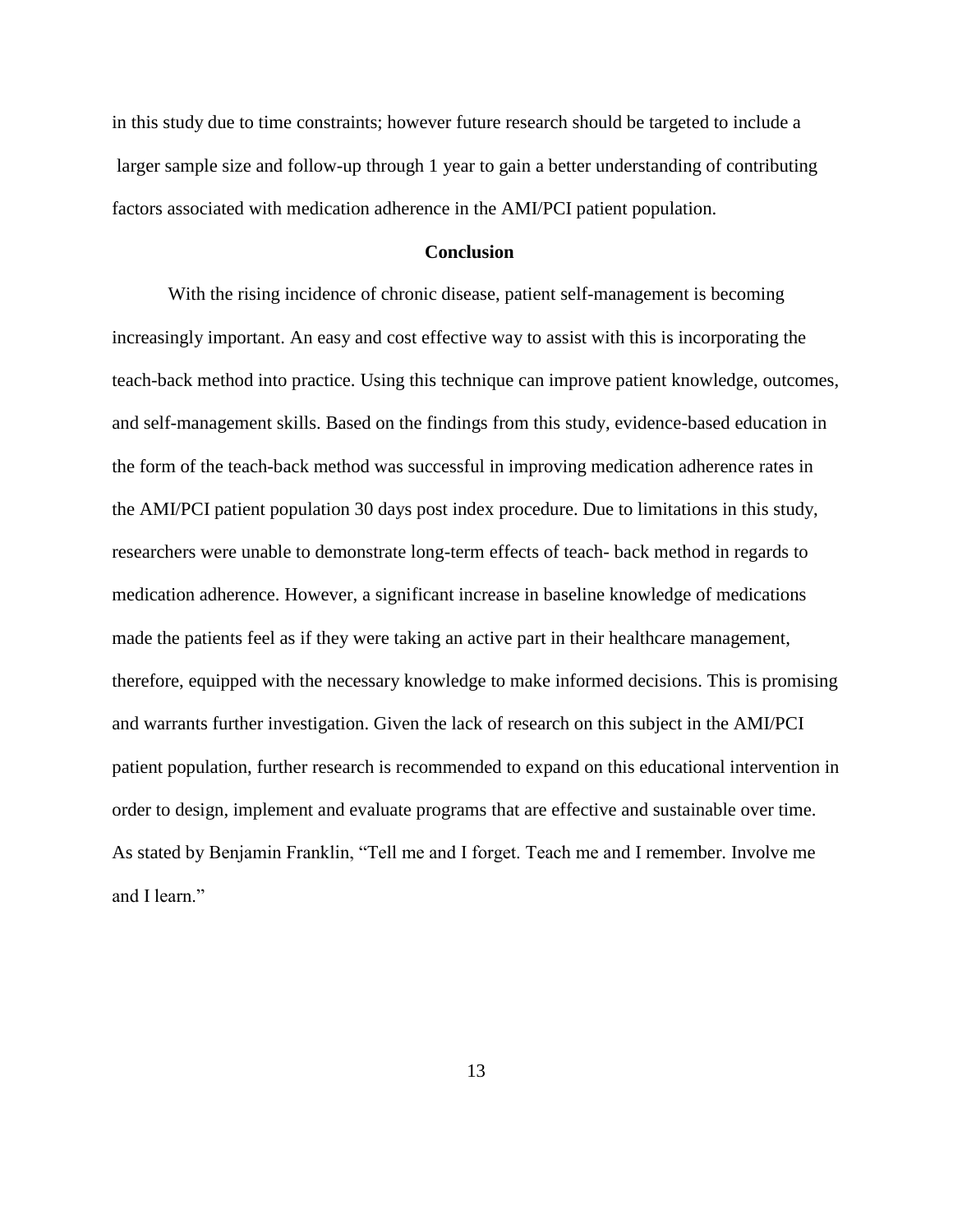#### TABLE 1. Strategies and No-Cost Resources Aimed at Overcoming Barriers to Medication Adherence

|                                                                              | Patient-related factors                                             |
|------------------------------------------------------------------------------|---------------------------------------------------------------------|
| Health literacy                                                              |                                                                     |
| Teach-back method (video of real patients)                                   | http://www.acpfoundation.org                                        |
| Empowering patients to ask questions                                         | http://www.npsf.org/askme3/                                         |
| Visual, interactive video medical education                                  | http://medlineplus.gov                                              |
| Providing a pictorial medication schedule                                    | http://www.ahrq.gov/qual/pillcard/pillcard.htm                      |
| Audio information: podcasts/radiocasts                                       | http://healthcare411.ahrq.gov/                                      |
| Health literacy universal precautions toolkit                                | http://www.ahrq.gov/qual/literacy/                                  |
| Medication list for patients                                                 | http://www.safemedication.com                                       |
| Mental health issues                                                         |                                                                     |
| Videos from the National Institutes of Mental Health                         | http://www.nimh.nih.gov                                             |
|                                                                              | http://www.nami.org/                                                |
| Helpline of the National Alliance for the Mentally Ill                       |                                                                     |
| Patient participation                                                        |                                                                     |
| Developing a patient-centered medical home                                   | http://www.aafp.org/online/en/home/membership/initiatives/pcmh.html |
|                                                                              | http://www.acponline.org/running_practice/pcmh/                     |
| Financial issues/access to care                                              |                                                                     |
| Prescription medicine financial assistance                                   | http://www.needymeds.org/                                           |
|                                                                              | http://rxassist.org/                                                |
|                                                                              | http://www.pparx.org/                                               |
|                                                                              | http://www.togetherrxaccess.org/Tx/jsp/home.jsp                     |
| National Council on Aging                                                    | http://www.benefitscheckup.org/                                     |
| Medicare plans.                                                              | http://www.medicare.gov/                                            |
|                                                                              |                                                                     |
| Awareness                                                                    | Physician-related factors                                           |
| Identification and useful tools                                              |                                                                     |
|                                                                              | http://www.ethnomed.org                                             |
| Rapid estimate of adult health literacy                                      | http://www.ahrq.gov/populations/sahlsatool.htm                      |
| Rapid test of literacy                                                       | http://www.adultmeducation.com/                                     |
| Health literacy video of physician interviews                                |                                                                     |
| with patients                                                                | http://www.acpfoundation.org                                        |
| Communication                                                                |                                                                     |
| Video vignettes relating to cultural competency                              | https://cccm.thinkculturalhealth.org/videos/index.htm               |
| National Council on Patient Information and Education                        | http://www.talkaboutrx.org/                                         |
| American Academy on Communication in Healthcare                              | http://www.aachonline.org/                                          |
| Complexity of dosing                                                         |                                                                     |
| Medication list and helpful questions                                        | http://www.learnaboutrxsafety.org/                                  |
|                                                                              | Health system/team building-related factors                         |
| Time constraints                                                             |                                                                     |
| Patient-centered medical home                                                | http://www.acponline.org/running_practice/pcmh/.                    |
| American Association of Family Practice medical home                         |                                                                     |
| Web site                                                                     | http://www.medicalhomeinfo.org/                                     |
| Patient-Centered Primary Care Collaborative                                  | http://www.pcpcc.net/                                               |
| Lack of care coordination ("fumbled hand offs")                              |                                                                     |
| Coordinating care among all physicians                                       | http://www.ihi.org/ihi                                              |
| Medication reconciliation                                                    | http://www.psnet.ahrq.gov/primer.aspx?primerID=1                    |
| Lack of automation                                                           |                                                                     |
|                                                                              | http://www.americanehr.com                                          |
| American EHR Partners (ACP-sponsored)                                        |                                                                     |
| Electronic Prescribing Readiness Assessment<br>Health information technology | http://getrxconnected.org                                           |
|                                                                              | http://healthit.ahrq.gov/                                           |
| Introduction to electronic health records                                    | http://www.centerforhit.org/                                        |
|                                                                              | http://www.thecimm.org/                                             |

ACP = American College of Physicians.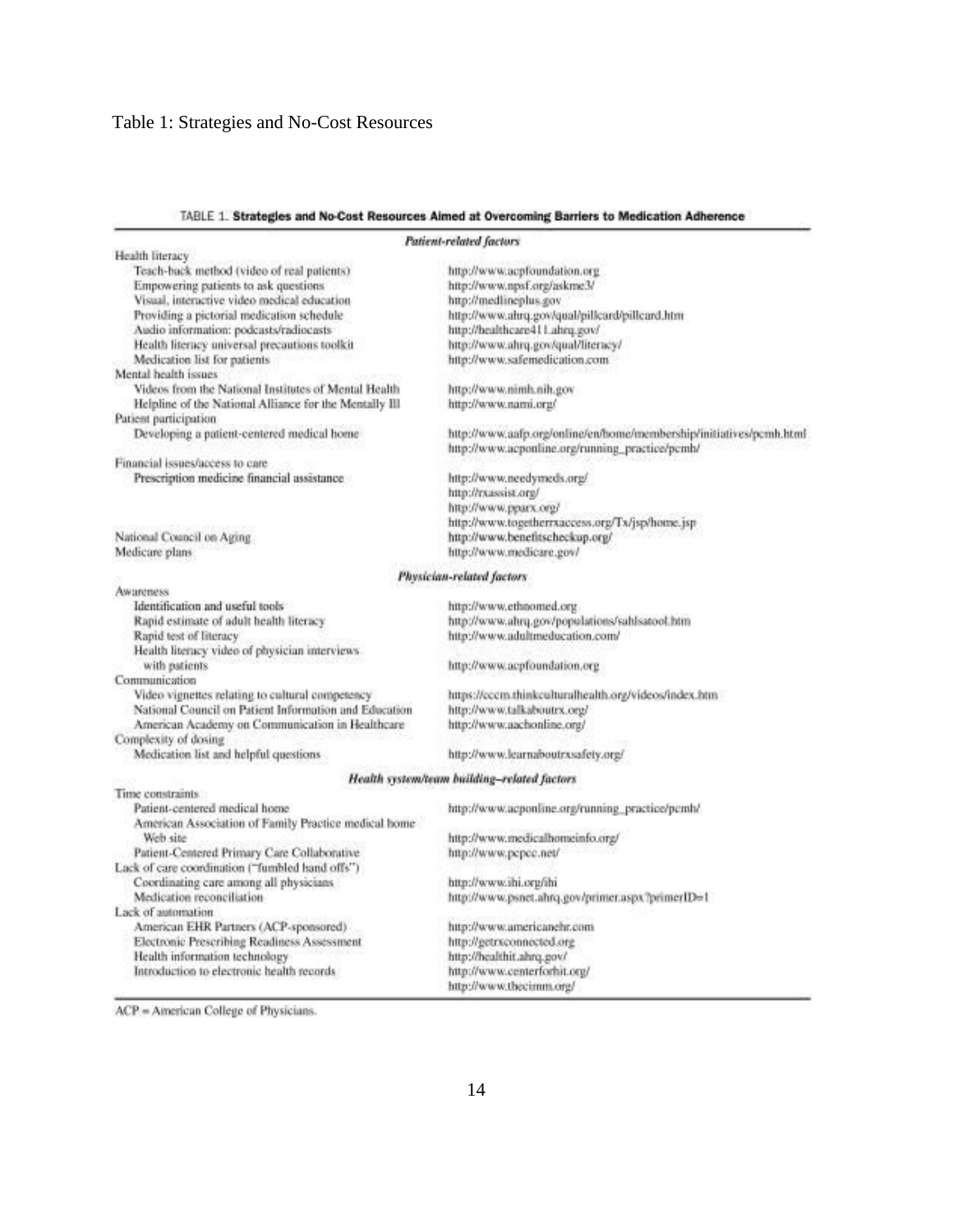

Figure 1: Difference in mean knowledge scores (N=10)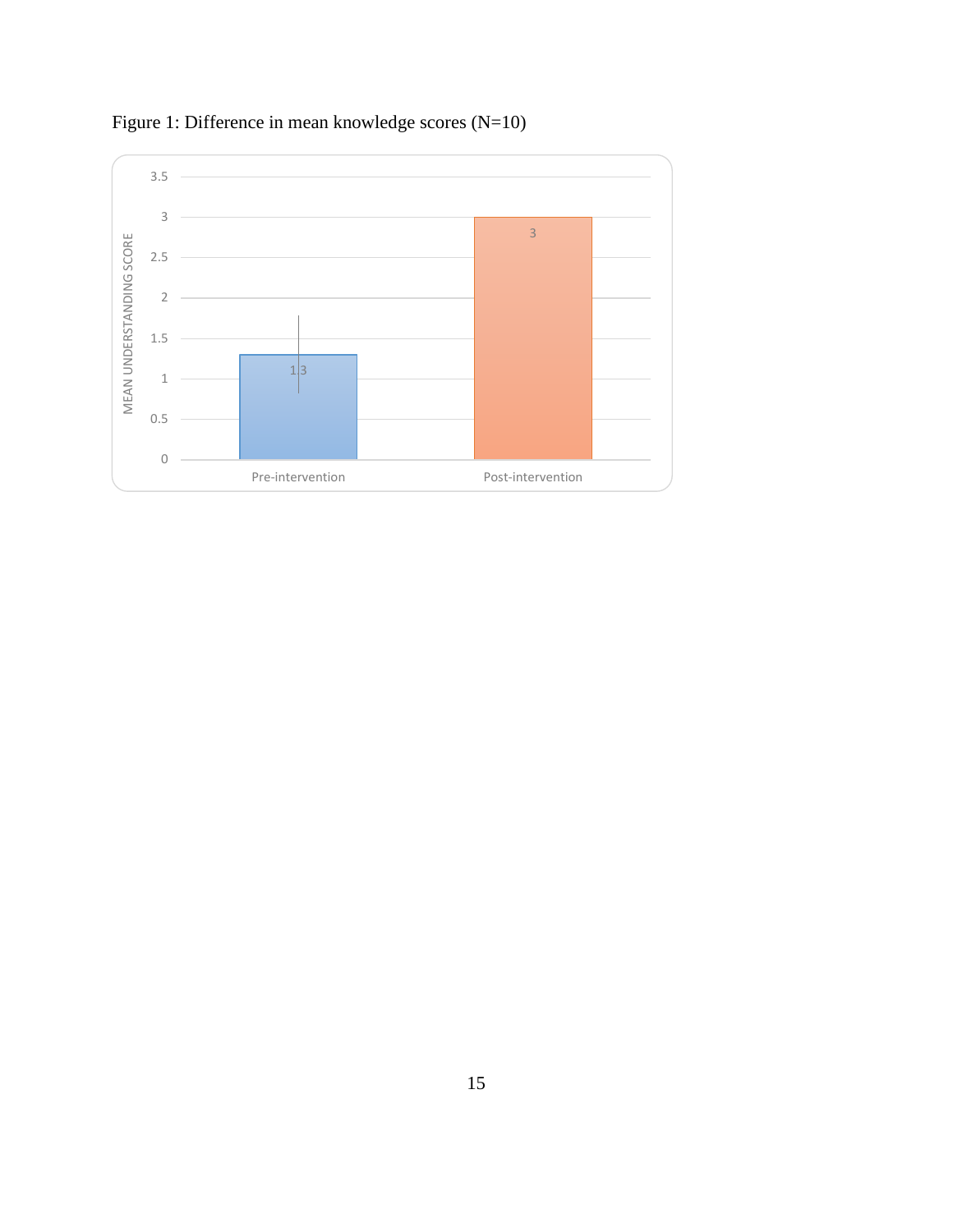#### Appendix A: IRB Approval Letter

|                                   |                                                                                                                                                                                                                                                                                                                                                                                                                                                                                                                                                                                                                                                                        | KENTUCKY                           |                                                                                                |  |
|-----------------------------------|------------------------------------------------------------------------------------------------------------------------------------------------------------------------------------------------------------------------------------------------------------------------------------------------------------------------------------------------------------------------------------------------------------------------------------------------------------------------------------------------------------------------------------------------------------------------------------------------------------------------------------------------------------------------|------------------------------------|------------------------------------------------------------------------------------------------|--|
|                                   |                                                                                                                                                                                                                                                                                                                                                                                                                                                                                                                                                                                                                                                                        |                                    | Office of Research Integrity<br>TRE TACUCE RDRC<br>315 Kirkvar H+1<br>Lexington, XY 40506-0057 |  |
| Initial Review                    |                                                                                                                                                                                                                                                                                                                                                                                                                                                                                                                                                                                                                                                                        |                                    | 059-357-9425<br>fax \$59,257-8995                                                              |  |
| Approval Ends<br>February 7, 2017 |                                                                                                                                                                                                                                                                                                                                                                                                                                                                                                                                                                                                                                                                        | <b>IRII Number</b><br>15-1045-1211 | www.cesearch.uky.edu/ani/                                                                      |  |
| TD:                               | Rebocca Shelleri Thomas, RN, BSN, DNP<br>561 Mentiod's Blvd.<br>Lexington, Kentucky, 40503.<br>FI phone #: (859)333-6546                                                                                                                                                                                                                                                                                                                                                                                                                                                                                                                                               |                                    |                                                                                                |  |
| FROM:                             | Chairpulatin Vice Chairperson<br>Medical Institutional Review Broad (IRB).                                                                                                                                                                                                                                                                                                                                                                                                                                                                                                                                                                                             |                                    |                                                                                                |  |
| SUBJECT:                          | Ageroval of Protecol Number 15-1045-P2H                                                                                                                                                                                                                                                                                                                                                                                                                                                                                                                                                                                                                                |                                    |                                                                                                |  |
| DATE:                             | February 10, 2016                                                                                                                                                                                                                                                                                                                                                                                                                                                                                                                                                                                                                                                      |                                    |                                                                                                |  |
|                                   | On February 9, 2016, the Medical Institutional Review Board approved your protocol emitted:                                                                                                                                                                                                                                                                                                                                                                                                                                                                                                                                                                            |                                    |                                                                                                |  |
|                                   | Ols O The Effect of the Teach Back Method of Medication Reconcillation Prior to Discharge on Medication Adherence after POI                                                                                                                                                                                                                                                                                                                                                                                                                                                                                                                                            |                                    |                                                                                                |  |
|                                   | Aparoval is effective from Pebruary 9, 2016 until February 7, 2017 and extends to any consenvessent form,<br>caser leads, and/or phone seript. If applicable, subclud is the ERIS approval can sent/assent document(s) to leansed often critelling subjects. [Nine,<br>subjects can only be envolled using ennsem/assent forms which have a volid "IRR Approval" stamp unless special waives has been obtained from<br>the IRB.) From to the end of his period, you will be sent a Communication Review Report Form which must be completed and returned to the Office of<br>Research Integrity so that the protocol can be reviewed and approved for the next period. |                                    |                                                                                                |  |
|                                   | NOTE: Place ha wonnated the UK IRB diver not project so approve HIPAA for other bonismines.                                                                                                                                                                                                                                                                                                                                                                                                                                                                                                                                                                            |                                    |                                                                                                |  |

In Implementing the research sativities, you are responsible for complying with IRB decisions, conditions and requirements. The research procedures in implementary constant any other than the HRB practice. It is the principal inexcipation responsibility to ensure any analyze planned life the responsibility of ensure any analyze planned life the responsibility of ensur

Der infernation describing investigater responsibilities after obtaining BBS approval, download and read the decoment TPI Guidance to Responsibilities,<br>Qualifications, Research and Dammaniation of Human Subjects Research f

Susan Frazio Ph.D, RN & Terry Halver, Ed.D/hg

1

in Evrifying the benefits.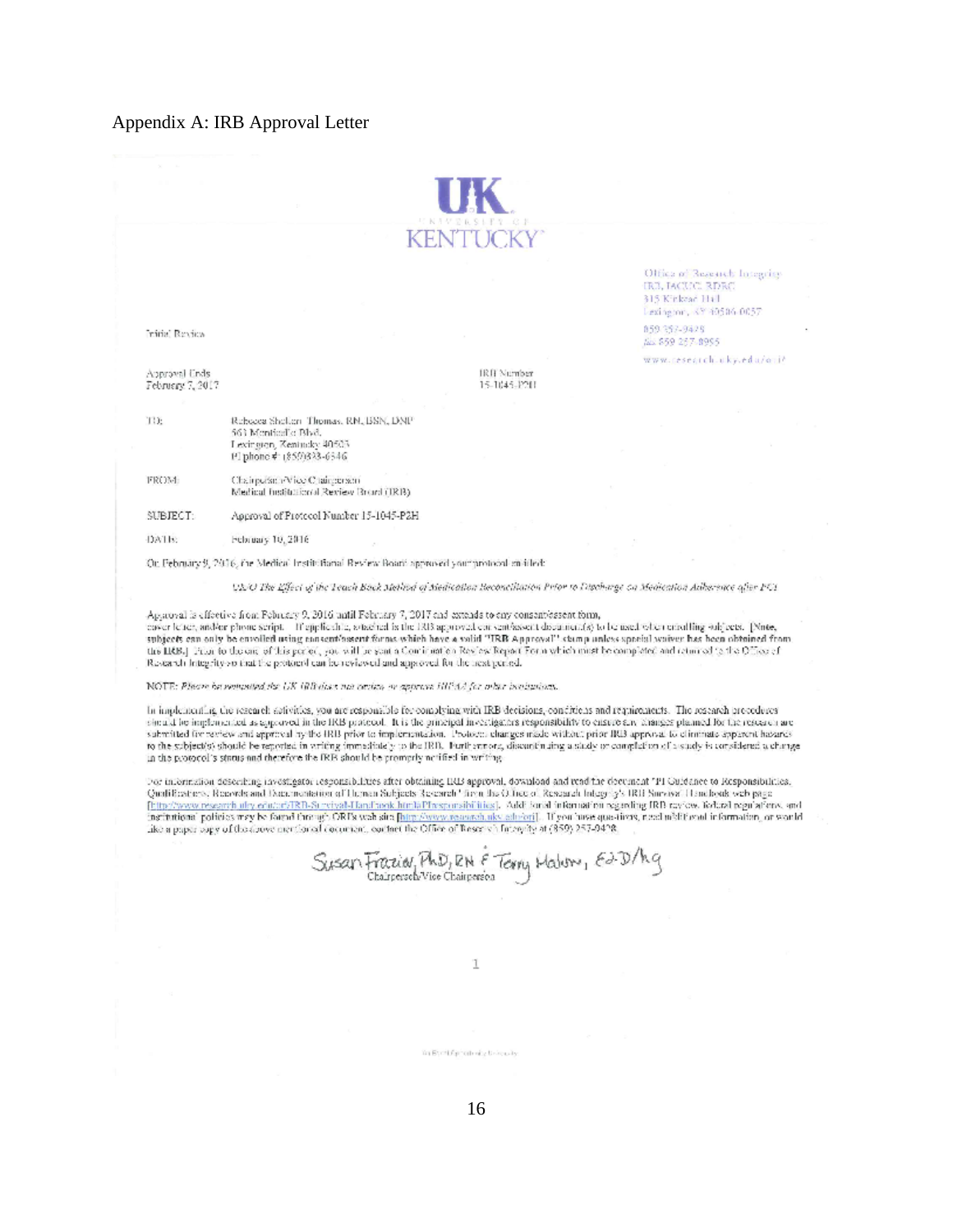Appendix B: Medication Chart

# **Medication Chart for XXXXXXXX**

| Name of           | <b>Dosage</b> | <b>Frequency</b> | Indication |
|-------------------|---------------|------------------|------------|
| <b>Medication</b> |               | (how often)      |            |
|                   |               |                  |            |
|                   |               |                  |            |
|                   |               |                  |            |
|                   |               |                  |            |
|                   |               |                  |            |
|                   |               |                  |            |
|                   |               |                  |            |
|                   |               |                  |            |
|                   |               |                  |            |
|                   |               |                  |            |
|                   |               |                  |            |
|                   |               |                  |            |
|                   |               |                  |            |
|                   |               |                  |            |
|                   |               |                  |            |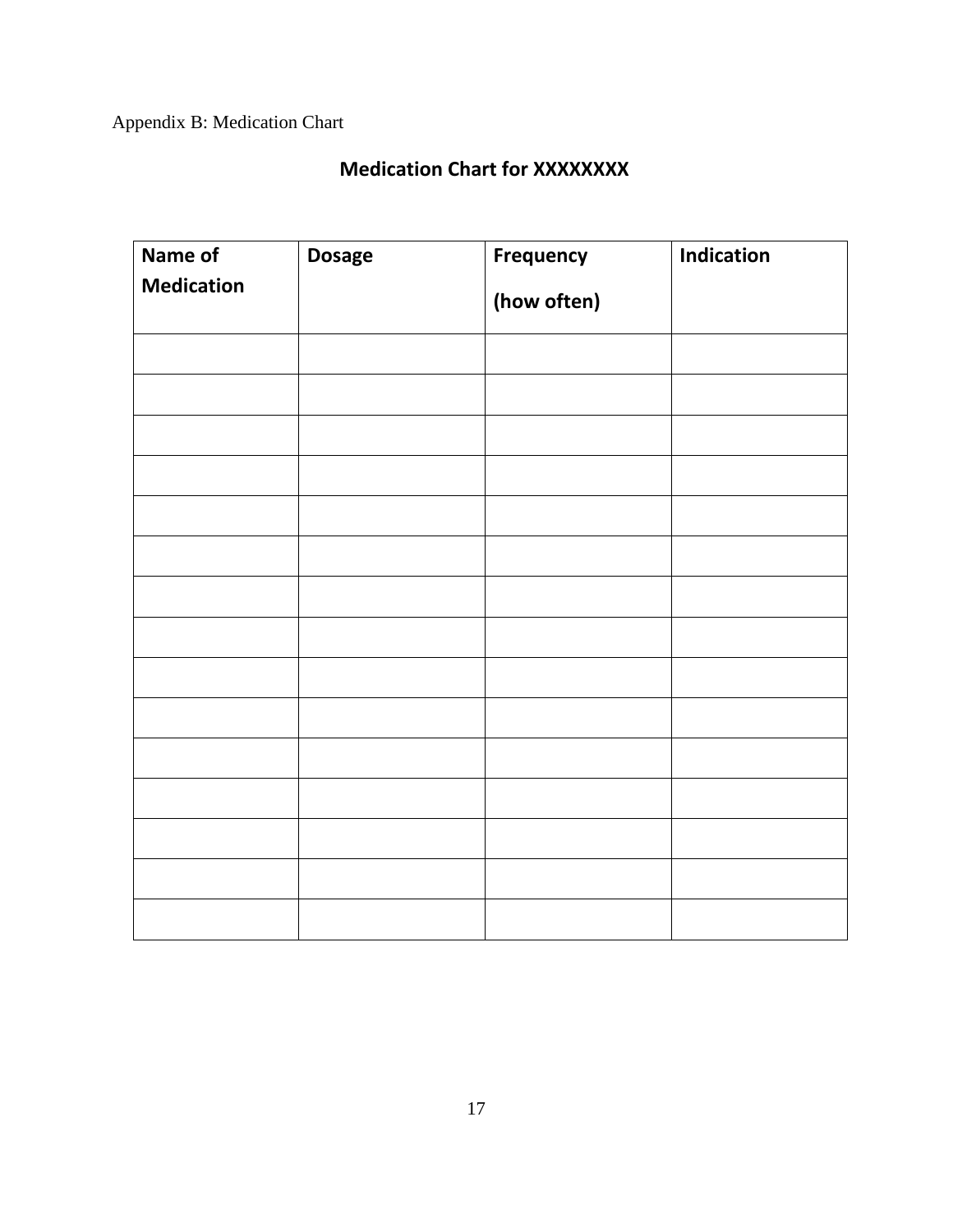Appendix C: Phone Script

One Week Phone Call Script and Data Collection Sheet

Hello, may I speak with Ms./Mr. X,

My name is Rebecca Thomas and I am a graduate student at the University of Kentucky. We met during your recent hospitalization at Saint Joseph Hospital. To refresh your memory, prior to discharge from the hospital we discussed your medications and you gave me permission to phone you, do you remember that? If so, do you still agree to be a part of this program?

#### *If patient agrees proceed with the following.*

I was wondering if you have a few minutes for me to go over your medications using the list we reviewed while you were in the hospital, do you have that? Also, can you bring all your medications to the phone, please? We will review them during this call. I will hold while you collect all of your medications, there is no need to hurry.

**Caller (PI):** Do you have all of your medications and the list in front of you now?

**Caller (PI):** I'm going to ask you a few questions about each one of your medications to see if there is anything I can help you with. We will go through your medications one by one.

First of all, I want to make sure you were able to obtain all of the medications you were discharged home with, did you do this? If not, why?

Next we will discuss how often you take each medication, any problems you have had and any questions you might have about them.

Let's start with the first medication on the list.

- What is the name of the medication? *If the patient is using a generic, make sure they understand that the brand and generic names are two names for the same medication.*
- What is the dosage of this medication?
- How much do you take each time?
- What do you take this medicine for?
- Do you have any problems or concerns with this medicine?
- Do you think you are experiencing any side effects with this medication?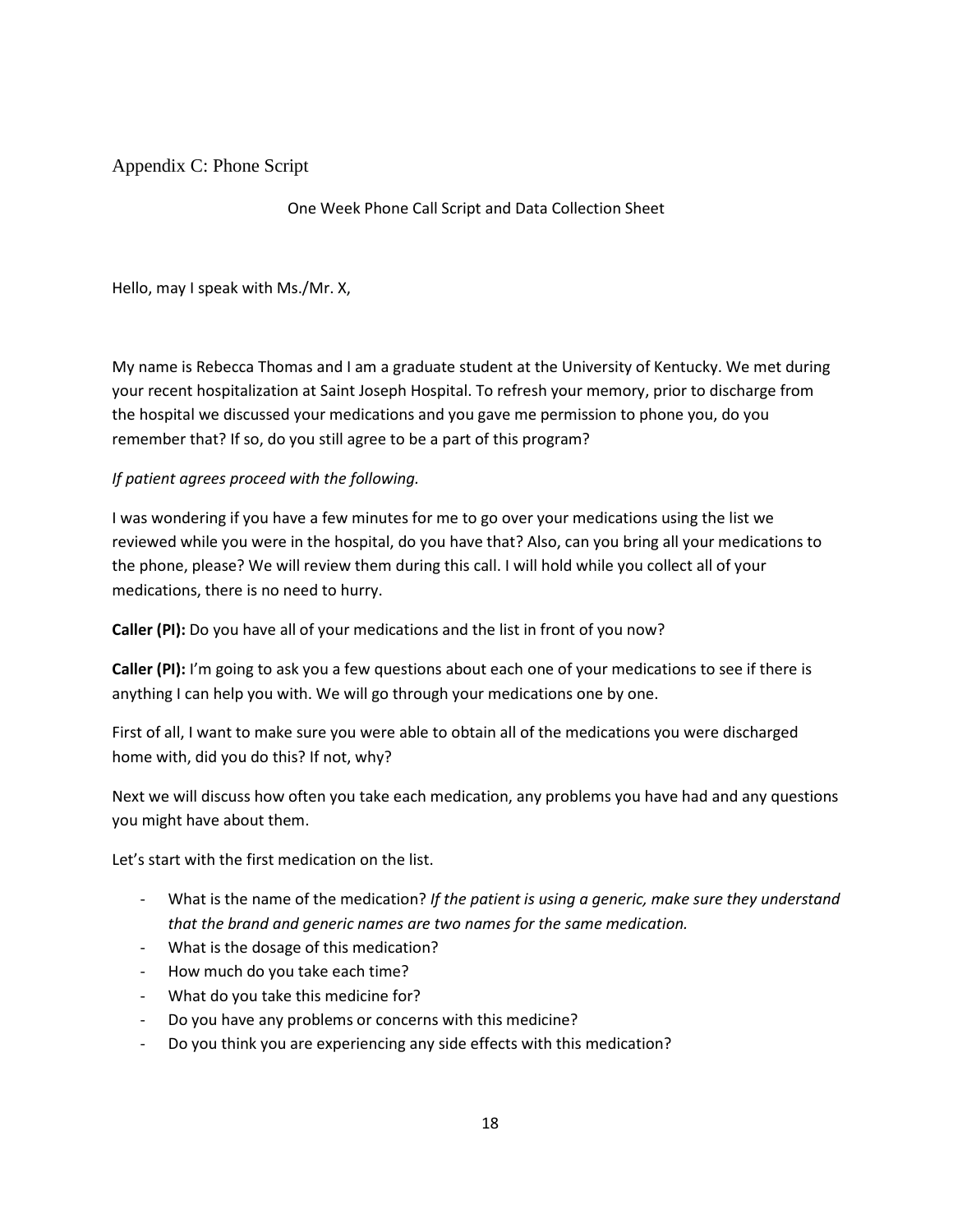**If the patient has been prescribed any medication that the patient hasn't mentioned, ask whether or not they are taking that medication.** 

18

## **If the patient is not taking the medication, ask why not.**

**Caller (PI):** Have you been using the medication chart that was provided to you prior to discharge?

*If yes, provide positive reinforcement of this tool.*

*If no, suggest using this tool to help remember to take medicines as directed.* 

**Caller (PI)**: What questions do you have today regarding your medicines and/or medication chart?

### **Appointment Reminder**

**Caller (PI):** I want to make sure you remember to come to your appointment with Dr. X on X. You were given an appointment with your doctor when you left the hospital. Can you please tell me:

- When is your appointment?
- Where is your appointment?
- Are you able to make this appointment? *If the patient can't make the appointment, instruct to reschedule as close to the date of the originally scheduled appointment and stress the importance of attending this visit. Make sure the patient has the clinic phone number on hand.*

**Caller (PI):** Please remember to bring your medication chart to your scheduled appointment on XX.

**Caller (PI)**: In addition to this call you will also receive a call from Dr. X's clinic two days prior to your appointment to remind you of the date. At that time if you are unable to attend that appointment please make sure you reschedule this visit.

**Caller (PI)**: Do you have any questions at this time?

**Caller (PI)**: Thank you for your time, good bye. I look forward to seeing you on xxxxx.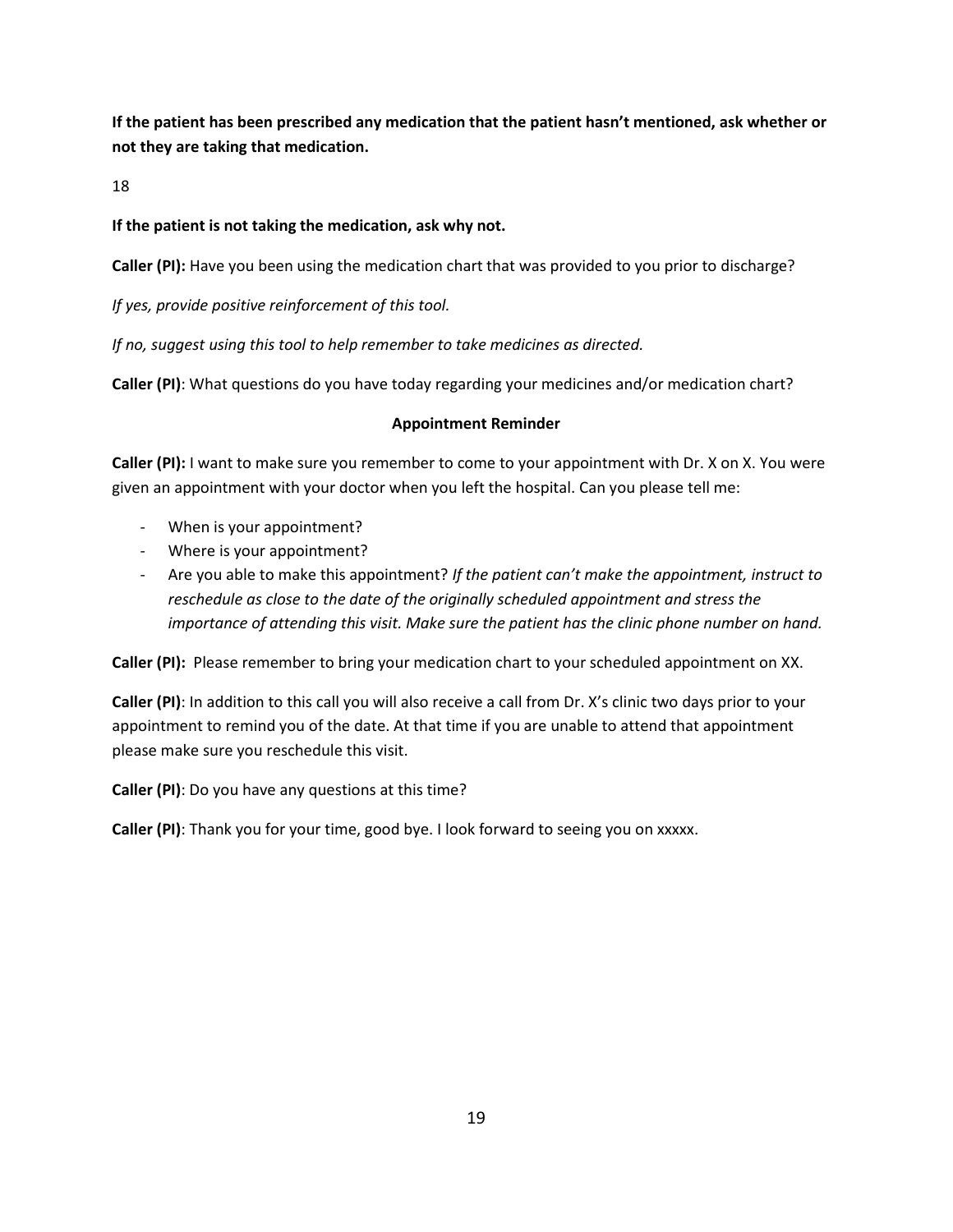#### References

- Bosworth, H. B., Granger, B. B., Mendys, P., Brindis, R., Burkholder, R., Czajkowski, S. M., Ekman, I. (2011, September). Medication adherence: A call for action. *American Heart Journal*, *162*, 412-424. Retrieved from http://cicr.ahajournals.org/content/162.full
- Brown, M. T., & Bussell, J. K. (2011, April). Medication adherence: WHO cares? *Mayo Clinic Proceedings*, *86*, 304-313.
- Faridi, K. F., Peterson, E. D., McCoy, L. A., Thomas, L., Enriquez, J., & Yang, T. Y. (2016, March 23). Timing of first postdischarge follow-up and medication adherence after acute myocardial infarction. *JAMA Cardiology*. http://dx.doi.org/10.1001/jamacardio.2016.0001
- Garner, J. (2010). Problems of nonadherence in cardiology and proposals to improve outcomes. *American Journal of Cardiology, 105(10), 1495-1501.*
- Haskard, Z., & DiMatteo, K. (2009). Physician communication and patient adherence to treatment: A meta-analysis. *Medical Care*, *47*, 826-834.
- Ho, P. M., Bryson, MS, C. L., & Rumsfeld. J. S. (2009). Key issues in outcome research: Medication adherence – It's important in cardiovascular outcomes. *American Heart Association, 119,* 3028-3035. Doi:10.1161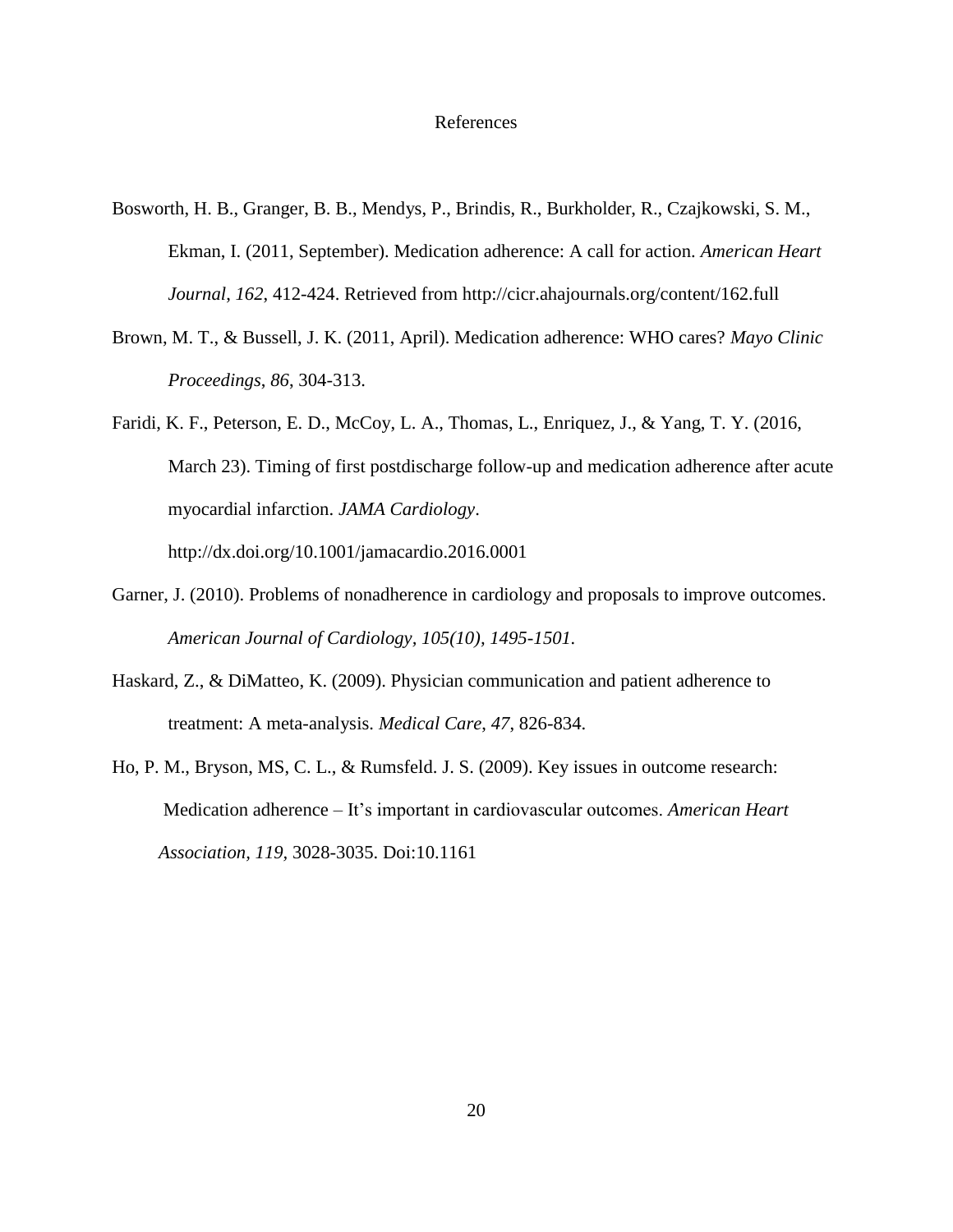- Jack, B., Chetty, V., Anthony, D., Greenwald, J., Sanchez, G., Johnson, A., ... Culpepper, L. (2009, February 3). A reengineered hospital discharge program to decrease rehospitalizations: A randomized trial. *Annuals of Internal Medicine* , *150*, 178-187.
- Jackevicius, C. A., Li, P., & Tu, J. V. (2008). Prevalence, predictors, and outcomes of primary nonadherence after acute myocardial infarction. *American Heart Association, 117*, 1028- 1036. doi: 10.1161
- Osterberg, L., & Blaschke, T. (2005, August 4). Adherence to medication. *New England Journal of Medicine, 353,* 487-497. doi: 10.1056
- Lau, D., & Nau, D. (2009). Oral antihypertensives medication nonadherence and subsequent hospitalizations among individuals with cardiovascular disease. . *The New England Journal of Medicine*, *42*, 200-209.
- Maniaci, M., Heckman, M., Dawson, N. (2008, May). Functional health literacy and understanding og medications at discharge. *Mayo Clinic Proceedings*, 83, 554-558.
- McDonald, H., Gary, A., & Haynes, R. (2009). Interventions to enhance patient adherence to medication prescriptions. *JAMA*, *288*, 278-286.
- Medication adherence time tool: Improving health outcomes. (2011). Retrieved from www.acpm.org/?MedAherTT\_ClinRef
- Ping, X. (2012, March). Using teach-back for patient education and self-management . *American Nurse Today* , *7*. Retrieved from americannursetoday.com/using-teach-back-for-patienteducation-and-self-management/